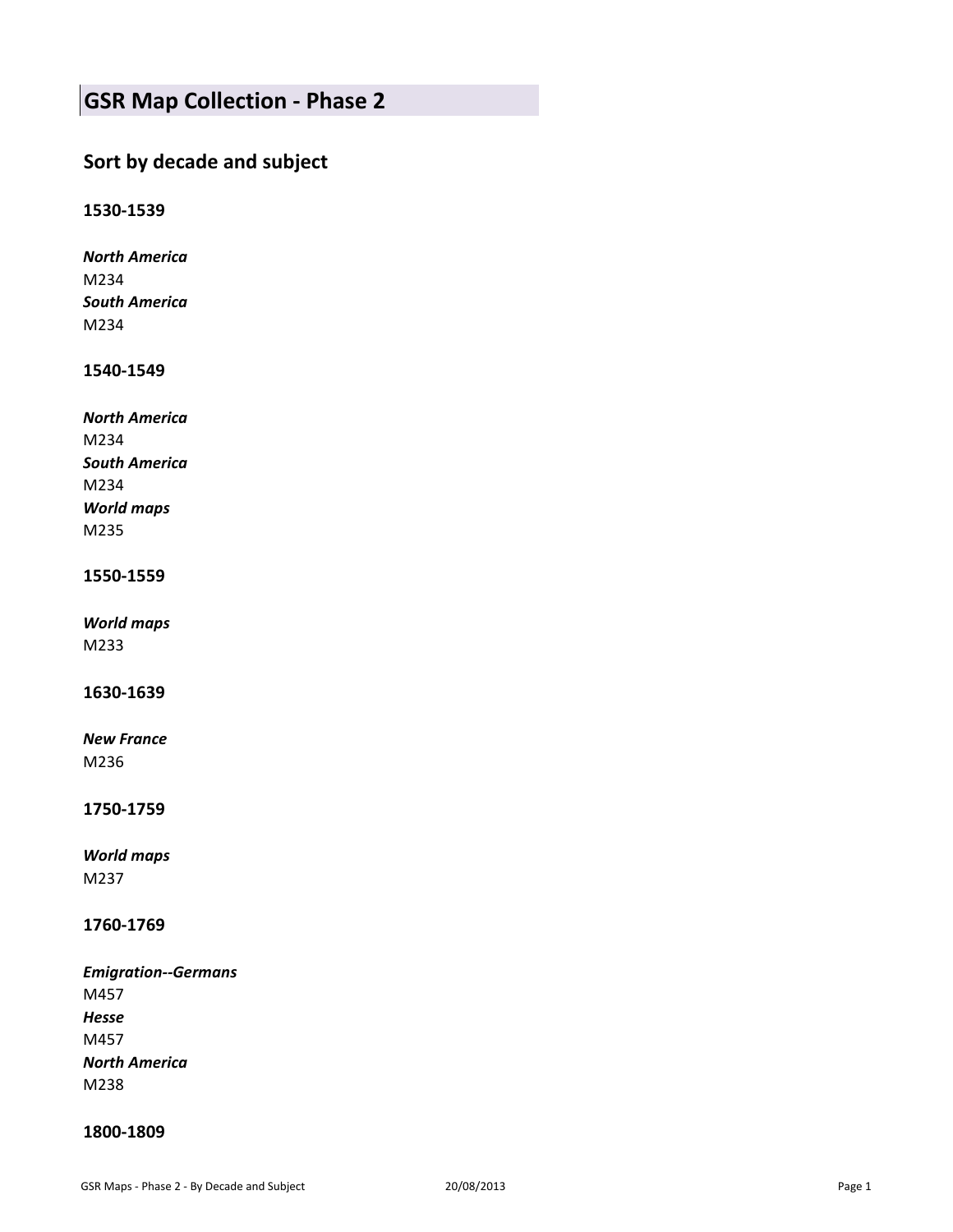*Emigration--Germans* M458 *Emigration--Mennonites* M453 *Mennonites* M453 *Prussia* M453 *Rhineland-Palatinate* M458 *Woolwich Township* M113 *Upper Canada* M240

# **1810-1819**

*Emigration--Germans* M456 M458 *Rhineland-Palatinate* M458 *Six Nations Land* M174 *Waterloo Township* M002 *Upper Canada* M174 M246

#### **1820-1829**

| Lower Canada             |
|--------------------------|
| M <sub>239</sub>         |
| Quebec                   |
| M244                     |
| <b>Waterloo Township</b> |
| M002                     |
| <b>Wilmot Township</b>   |
| M <sub>103</sub>         |

# **1830-1839**

*Census districts--England* M888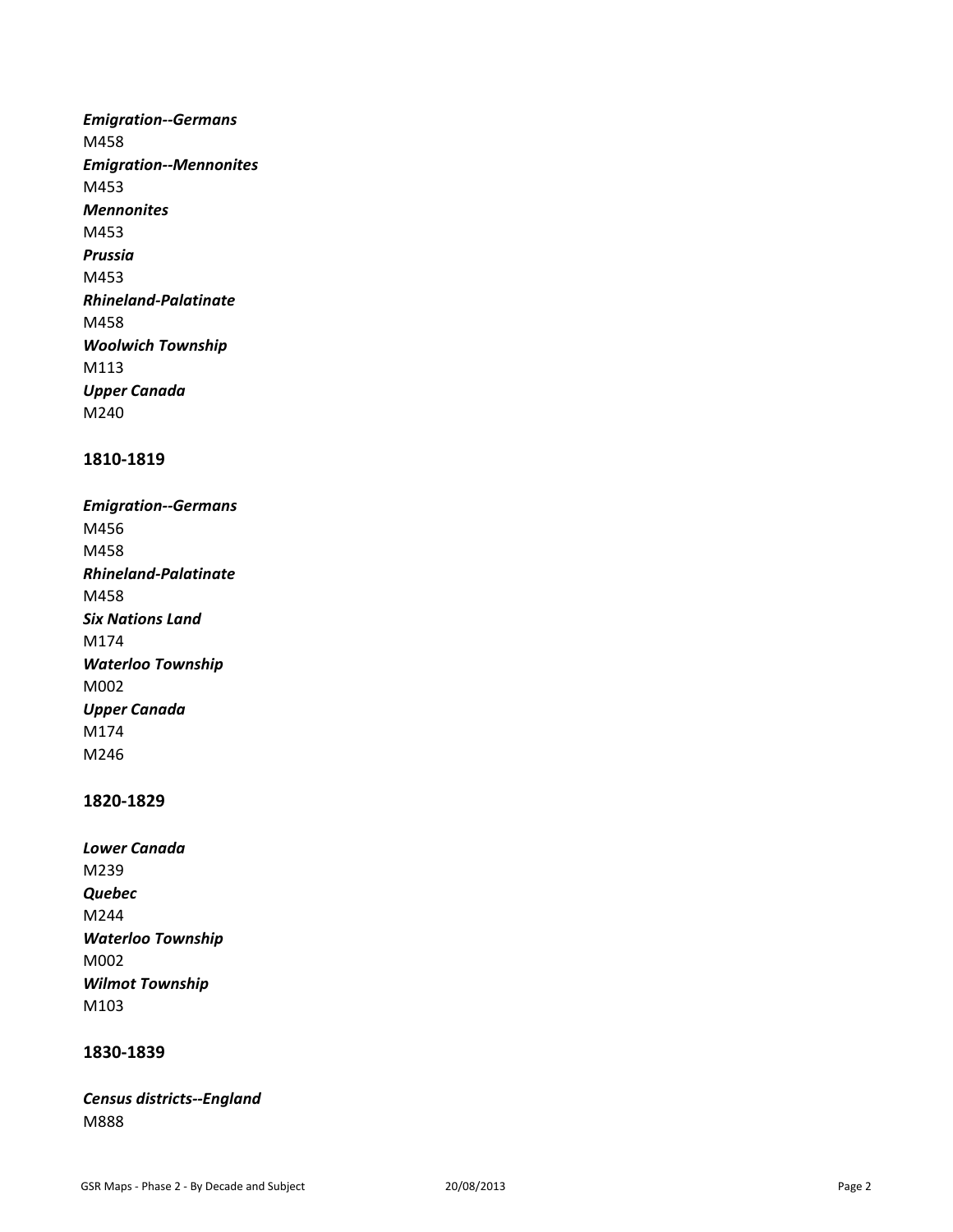*England* M888 *Nichol Township* M177 *Pilkington Township* M253 *Upper Canada* M440 *Waterloo Township* M002 M081

#### **1840-1849**

*Canada West* M259 M916 *Cemeteries--Waterloo County* M915 *Census districts--England* M888 *Colborne District* M963 *Elora*  M252 M259 *Emigration--Germans* M454 M455 *England* M888 *Fergus* M259 *Galt* M876 M915 *Newcastle District* M963 *Nichol Township* M178 M259 *Upper Canada* M228 M229 M230 M231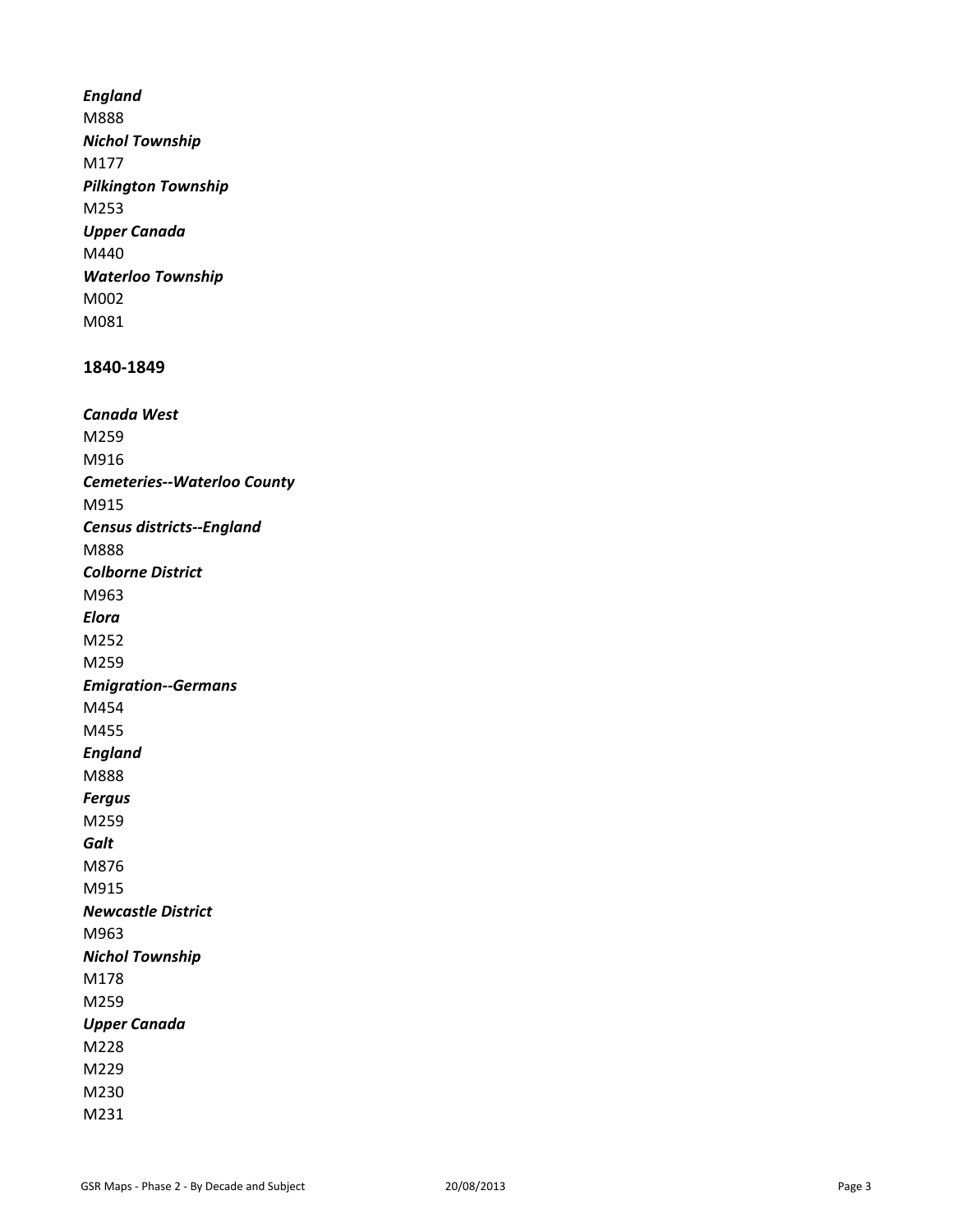# M876 *Waterloo Township* M002 *Wellesley Township* M095 M096 M111 M112 M163

# **1850-1859**

| Arthur                         |
|--------------------------------|
| M250                           |
| Ayr                            |
| M399                           |
| M400                           |
| Berlin, Ont.                   |
| M008                           |
| M024                           |
| M025                           |
| M026                           |
| M027                           |
| M028                           |
| M354                           |
| M410                           |
| M917                           |
| M951                           |
| <b>Breslau</b>                 |
| M068                           |
| <b>Bridgeport</b>              |
| M319                           |
| M871                           |
| <b>British Columbia</b>        |
| M242                           |
| <b>Brooke</b>                  |
| M227                           |
| <b>Buildings--Arthur</b>       |
| M250                           |
| <b>Buildings--Berlin, Ont.</b> |
| M024                           |
| M025                           |
| <b>Buildings--Conestogo</b>    |
| M059                           |
| <b>Buildings--New Aberdeen</b> |
| M041                           |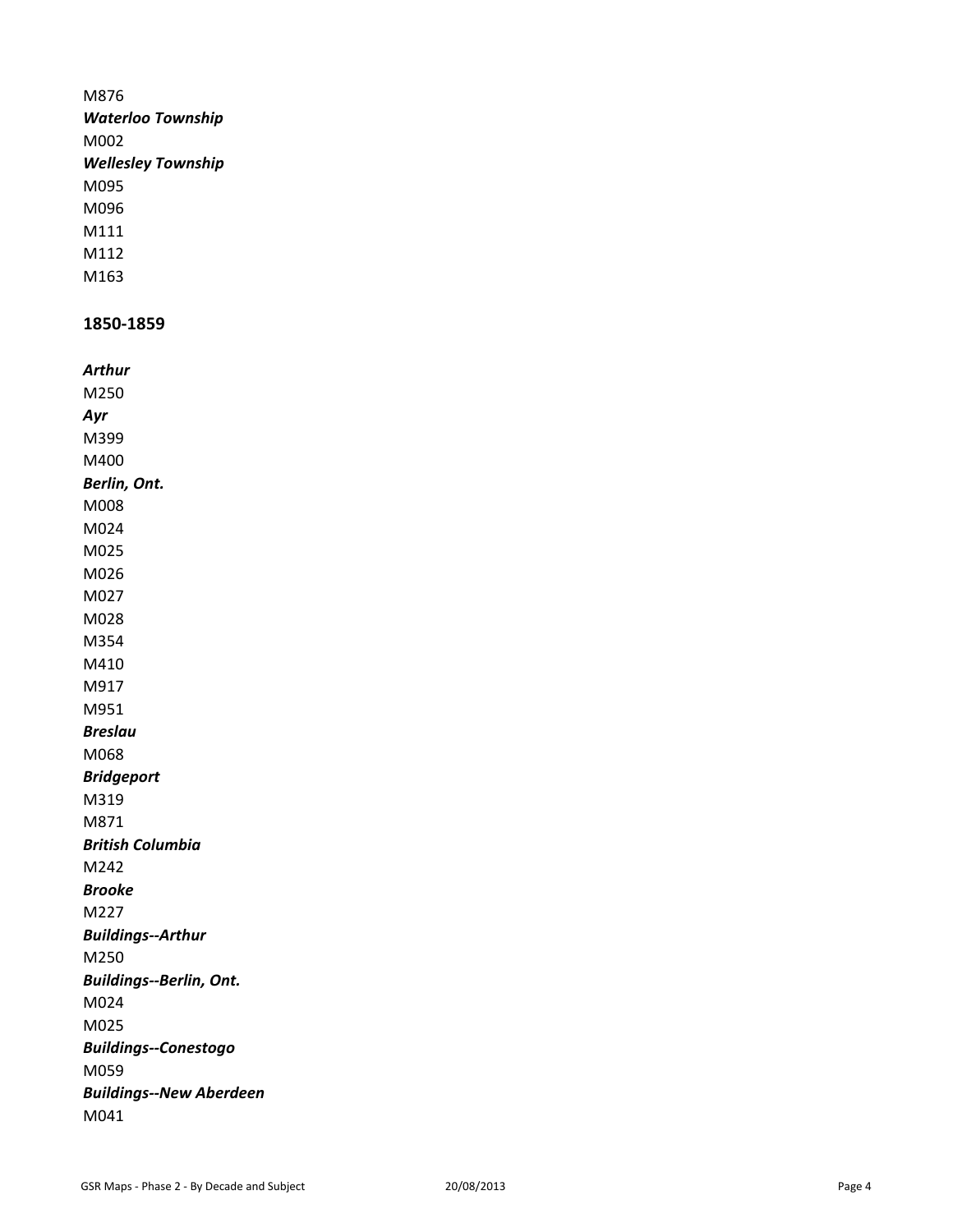*Buildings--New Hamburg* M042 M043 M044 M045 M046 *Buildings--St. Jacobs* M061 *Buildings--Wellesley* M049 *Buildings--Winterbourne* M062 M063 *Canada West* M441 *Census districts--England* M888 M889 *Census districts--Puslinch Township* M254 *Conestogo* M059 *Doon* M074 *England* M888 M889 *Fergus* M251 *Galt* M067 *Guelph* M261 M262 *Hawkesville* M180 *Jedburgh* M057 *Mills--Galt* M067 *New Aberdeen* M041 *New Hamburg* M042 M043 M044 M045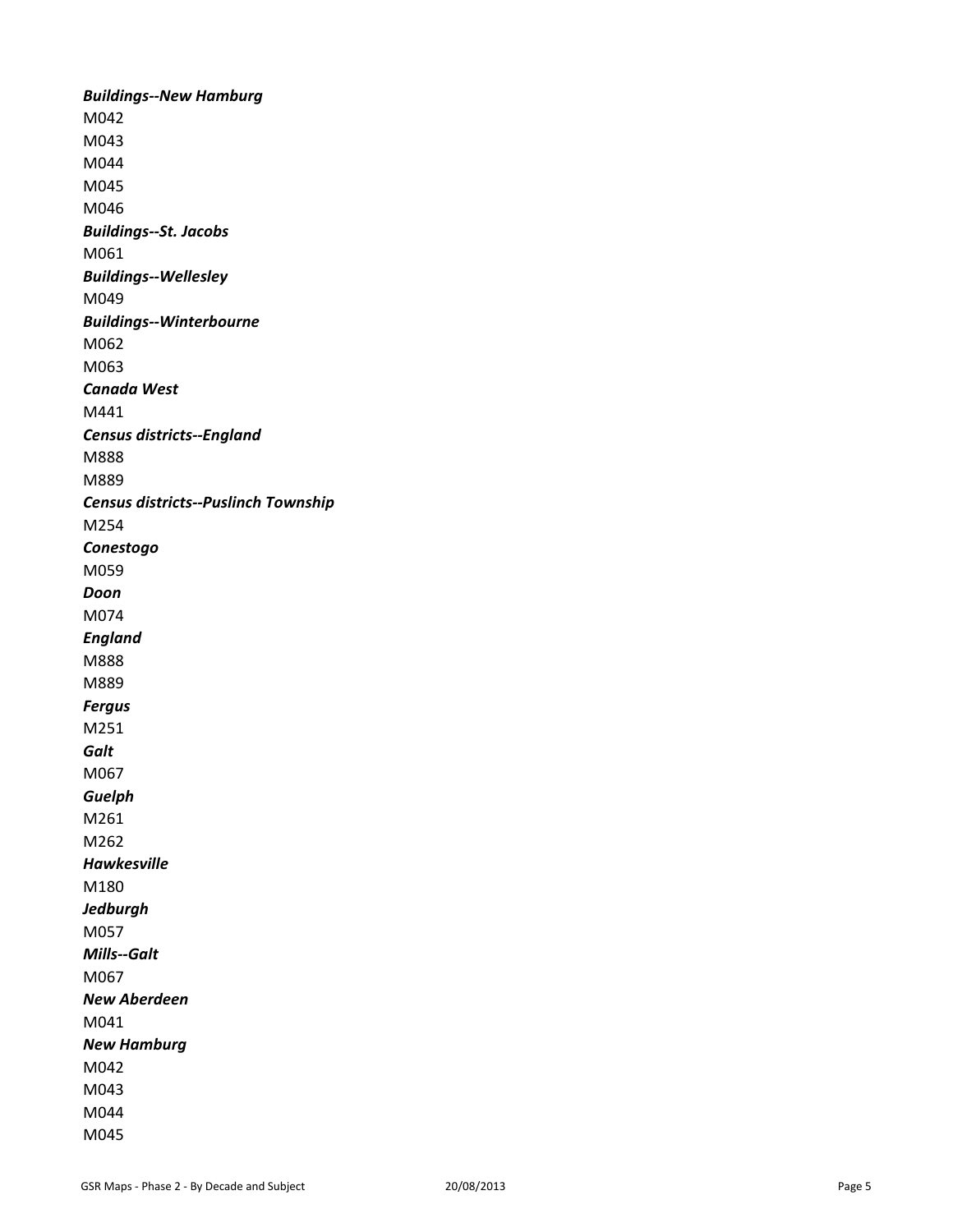M046 M296 M297 M451 *North Dumfries Township* M400 *Political wards--Puslinch Township* M257 *Preston* M054 *Puslinch Township* M254 M257 *St. Clements* M064 *St. Jacobs* M061 *St. Joseph Island* M225 *Shantz* M442 *Topographic maps--Preston* M054 *Waterloo* M004 M354 M598 *Waterloo Township* M002 M442 M663 *Wellesley Township* M050 *Wellesley* M049 *Winterbourne* M062 M063 *Woolwich Township* M124 M125

# **1860-1869**

*Berlin*

M551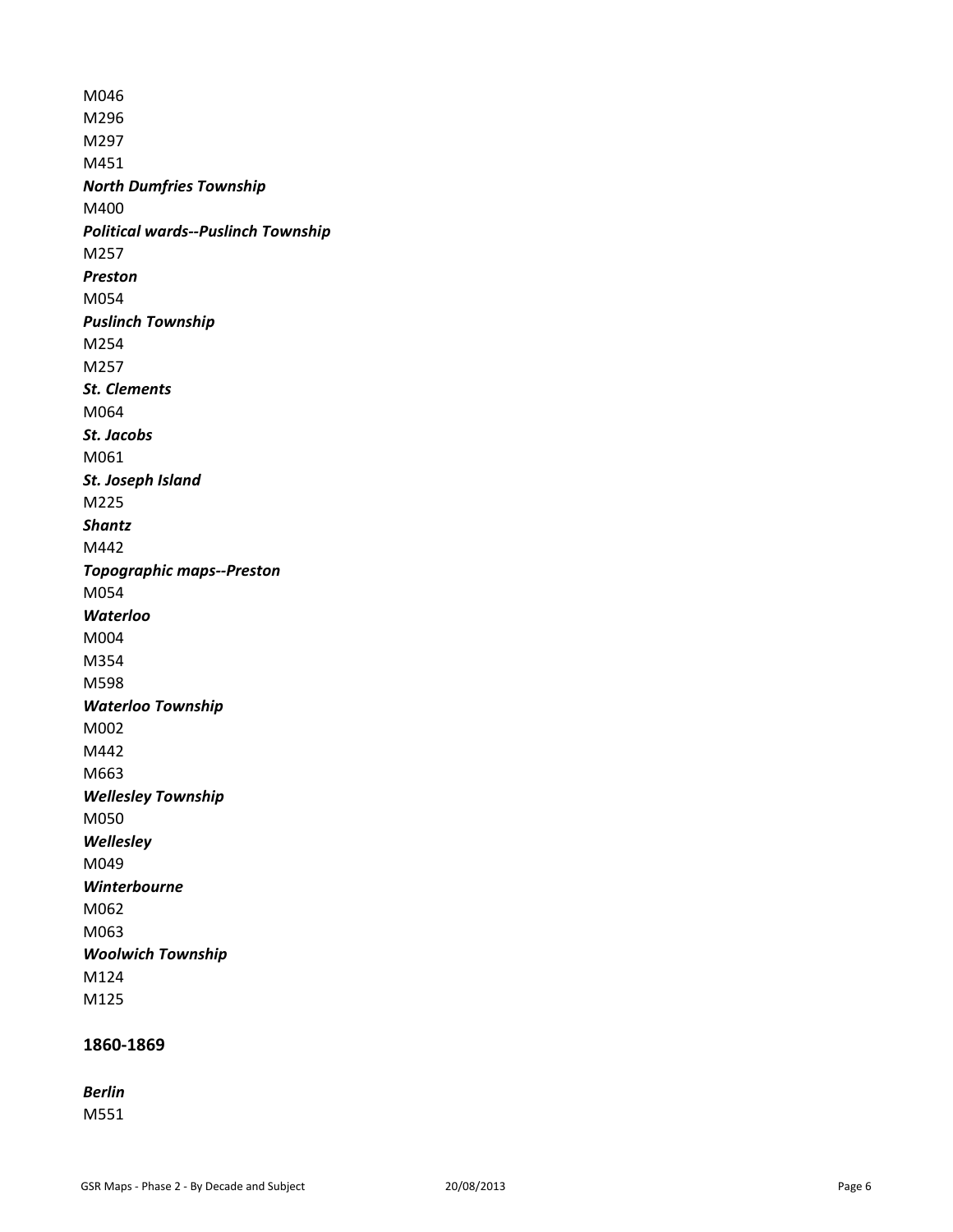*Buildings--Galt* M099 *Buildings--Regional Municipality of Waterloo* M604 *Buildings--Wellesley* M049 *Buildings--Wellesley Township* M592 M594 *Canada* M439 *Census districts--England* M889 *Census districts--Puslinch Township* M255 *Doon* M289 *Emigration--Germans* M452 *Emigration--Mennonites* M452 *England* M889 *Galt* M099 *Hawkesville* M179 *Mennonites* M452 *Regional Municipality of Waterloo* M604 *Political wards--Puslinch Township* M257 *Puslinch Township* M255 M257 *St. Clements* M070 M069 *Shantz* M378 M052 M379 *Waterloo County* M090 *Waterloo Township* M077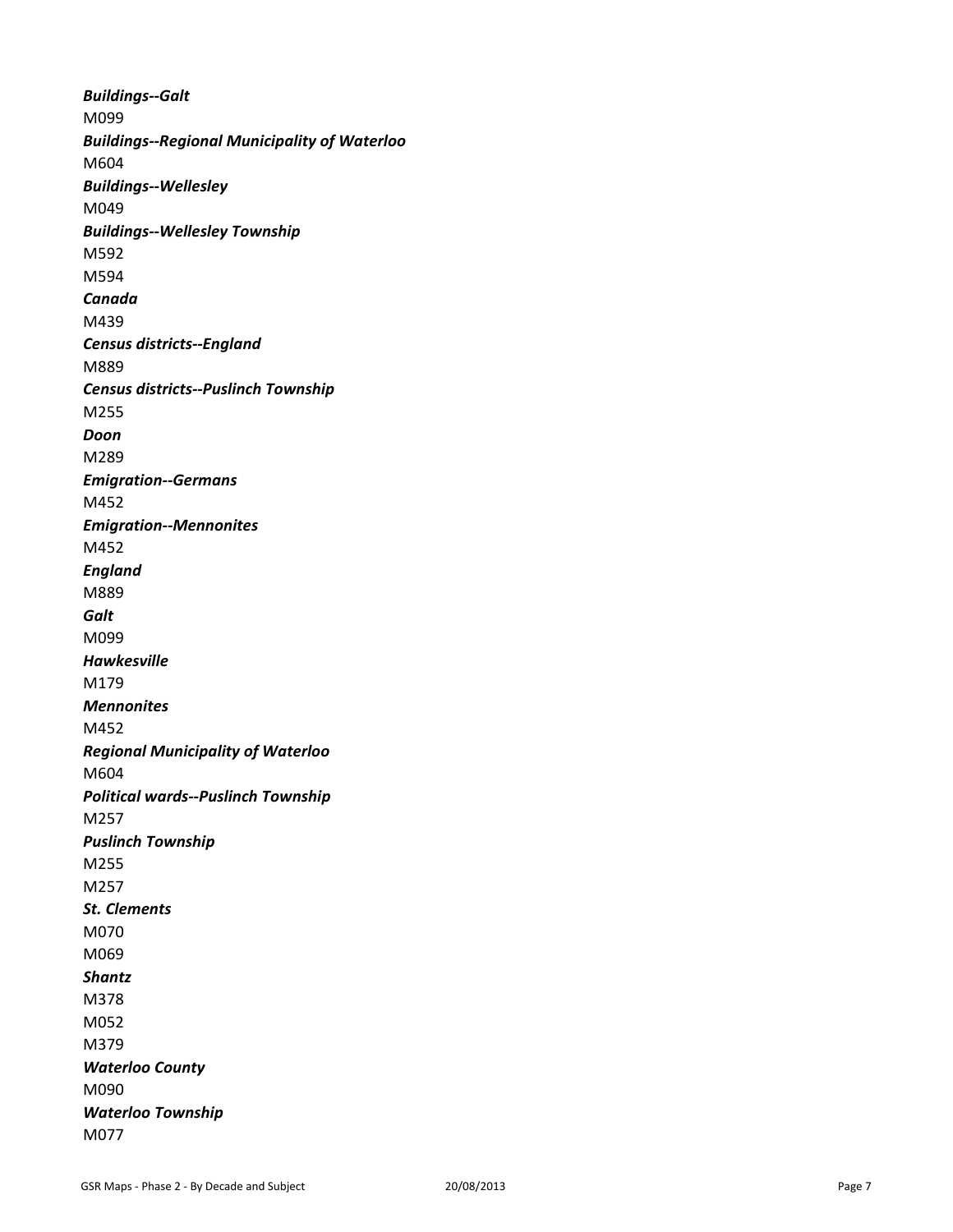M126 M604 M084 M551 *Wellesley* M049 *Wellesley Township* M592 M594 *Wellesley Township--Census, 1861* M592 M594 *Wilmot Township* M128 M129 *Woolwich Township* M101 M130

## **1870-1879**

*Berlin, Ont.*  M006 M038 M577 M100 *Buildings--Berlin, Ont.*  M038 *Buildings--Galt* M660 *Buildings--Guelph, Ont.*  M500 *Cayuga*  M973 *Census districts--England* M889 *Cultural settlements--Wellington County* M596 *Cultural settlements--Waterloo County* M596 *Elgin County* M967 *England* M889 *Essex County* M965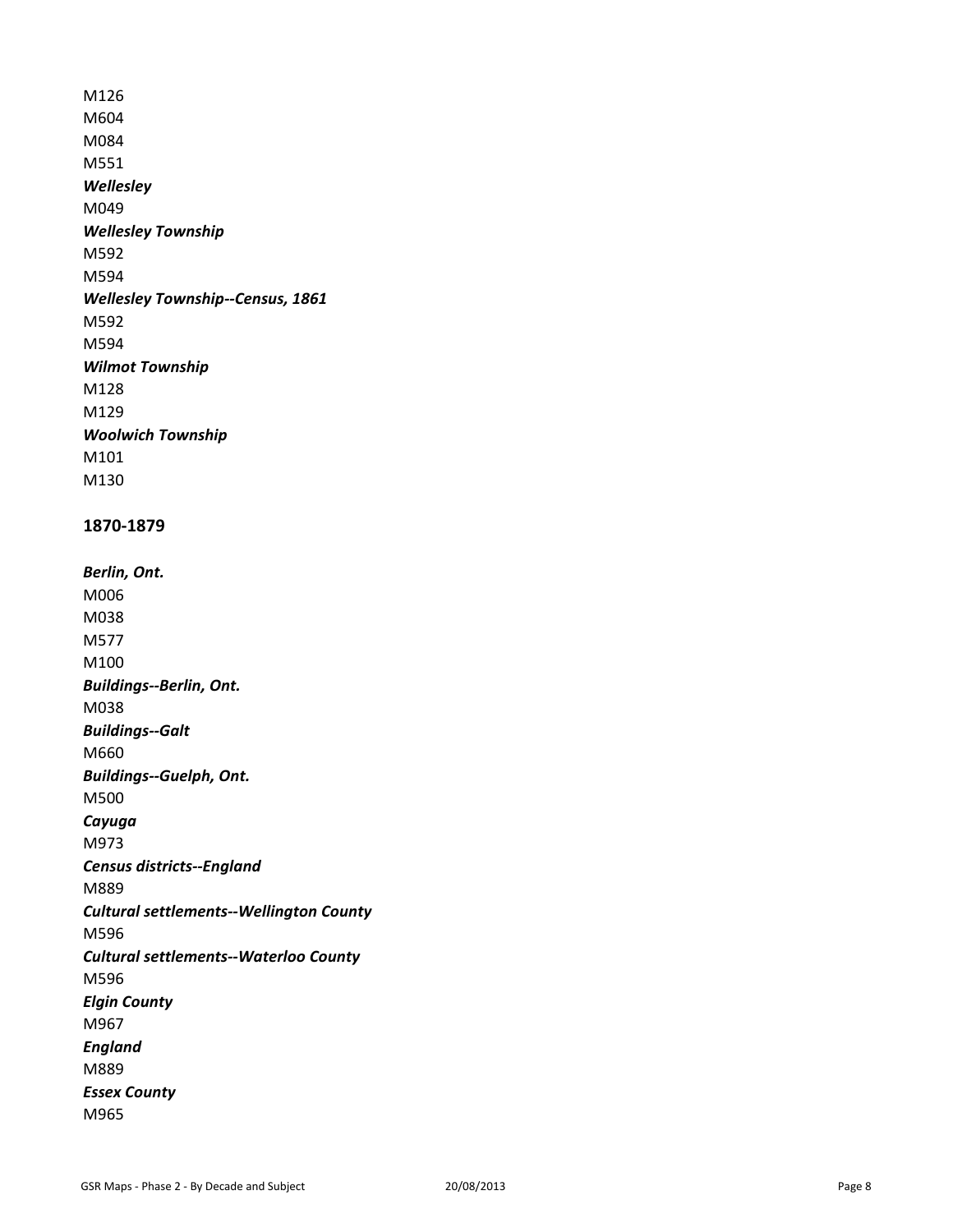*Galt* M100 M660 *Guelph* M500 *Haldimand County* M973 *Hastings County* M975 *Huron County* M972 *Indiana Village* M973 *Jarvis*  M973 *Kent County* M966 *Lambton County* M969 *Middlesex County* M970 *Norfolk County* M968 *Northwest Territories* M241 *Ontario* M232 *Oxford County* M971 *Perth County* M100 M974 *Prince Edward County* M975 *Puslinch Township* M256 *Railroads--Ontario* M232 *Selkirk Settlement* M241 *Stratford* M249 *Waterloo County* M100 M596 M093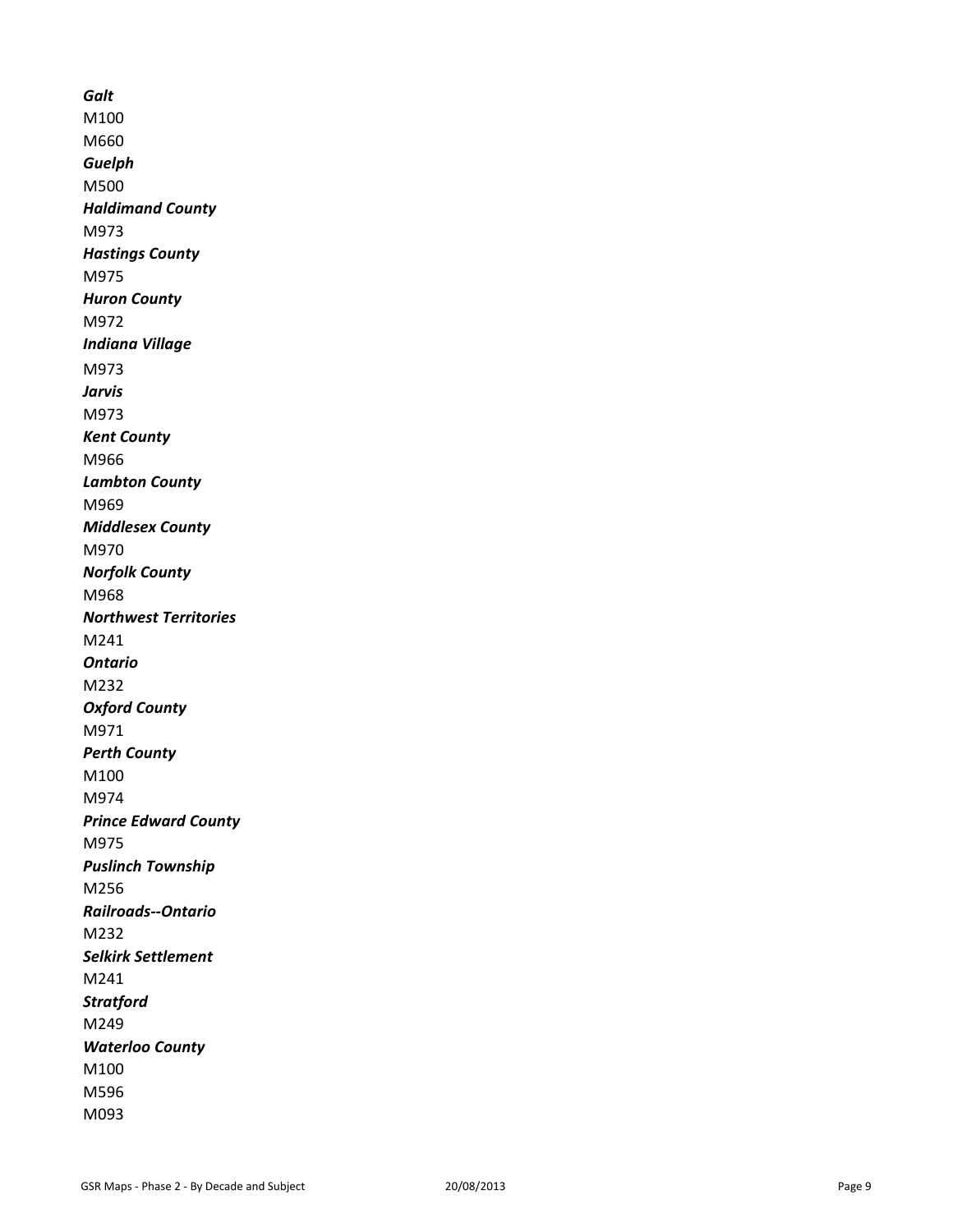#### *Wellington County*

M596 M232

# **1880-1889**

*Ayr*

M401 *Cemeteries--Woolwich Township* M873 *Census districts--England* M889 *Elmira* M873 *England* M889 *Waterloo County* M097

# **1890-1899**

*Arthur* M260 *Belwood* M260 *Berlin, Ont.* M907 M548 *Census districts--England* M889 *England* M889 *Glenlammond* M260 *Montreal* M243 *Ontario* M226 *Peterborough County* M964 *Preston* M048 M450 *Quebec* M226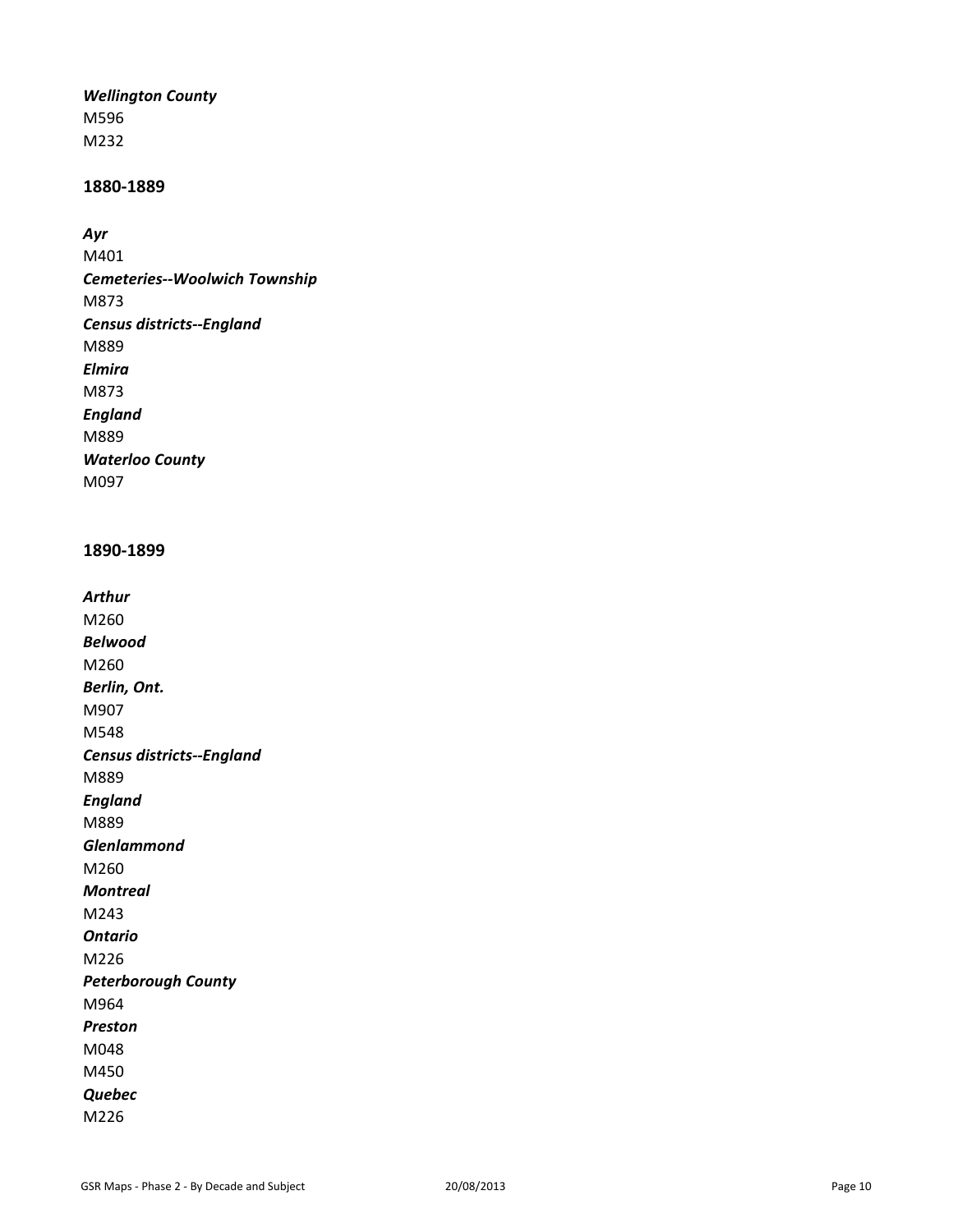*Railroad stations--Berlin, Ont.* M548 *Telephone lines--Ontario* M226 *Telephone lines--Quebec* M226 *Waterloo* M877 *Wellesley Township* M053 *West Garafraxa Township* M260

#### **1900-1909**

*Berlin, Ont.* M449 *Census districts--England* M889 *Cultural settlements--Wellington County* M597 *Cultural settlements--Waterloo County* M597 *Elora* M406 *England* M889 *Fergus* M406 *Fire insurance plans--Berlin, Ont.*  M449 *Fire insurance plans--St. Jacobs* M449 *Nichol Township* M406 *Pilkington Township* M406 *Preston* M048 M450 *St. Jacobs* M880 *Waterloo County* M597 *Wellington County* M597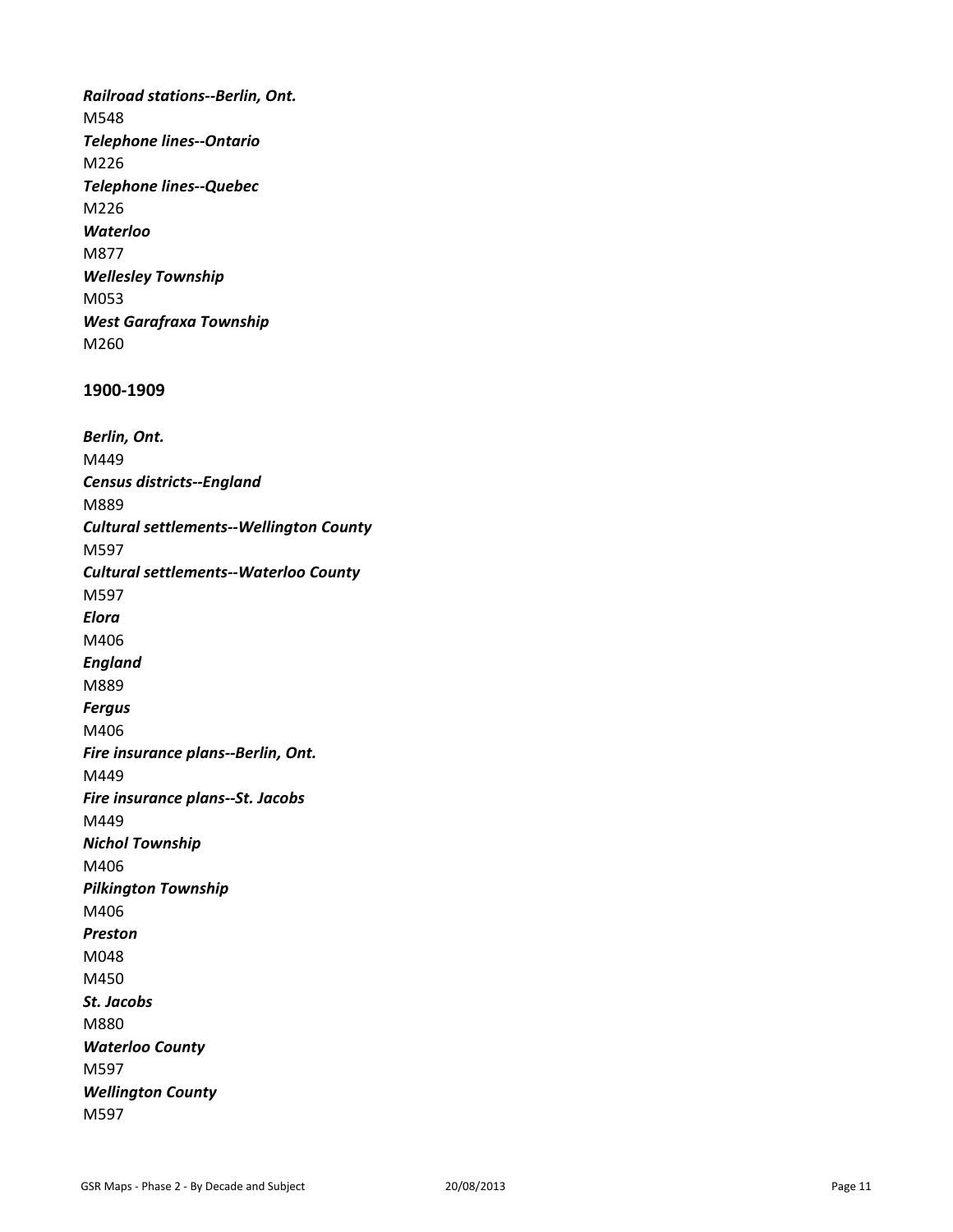#### **1910-1919**

*Berlin, Ont.* M416 M587 *Census districts--England* M889 *England* M889 *Kitchener* M018 *Library memberships--Kitchener* M018 *North Dumfries Township* M123 *Sewer systems--Waterloo* M309 *Topographic maps--Waterloo County* M349 *Topographic maps--Wellington County* M349 *Waterloo* M309 M310 *Waterloo County* M087 M349 *Waterloo Township* M108 *Wellesley Township* M117 *Wellington County* M349 *Wilmot Township* M132 *Woolwich Township* M109 M116

# **1920-1929**

*Brant County* M492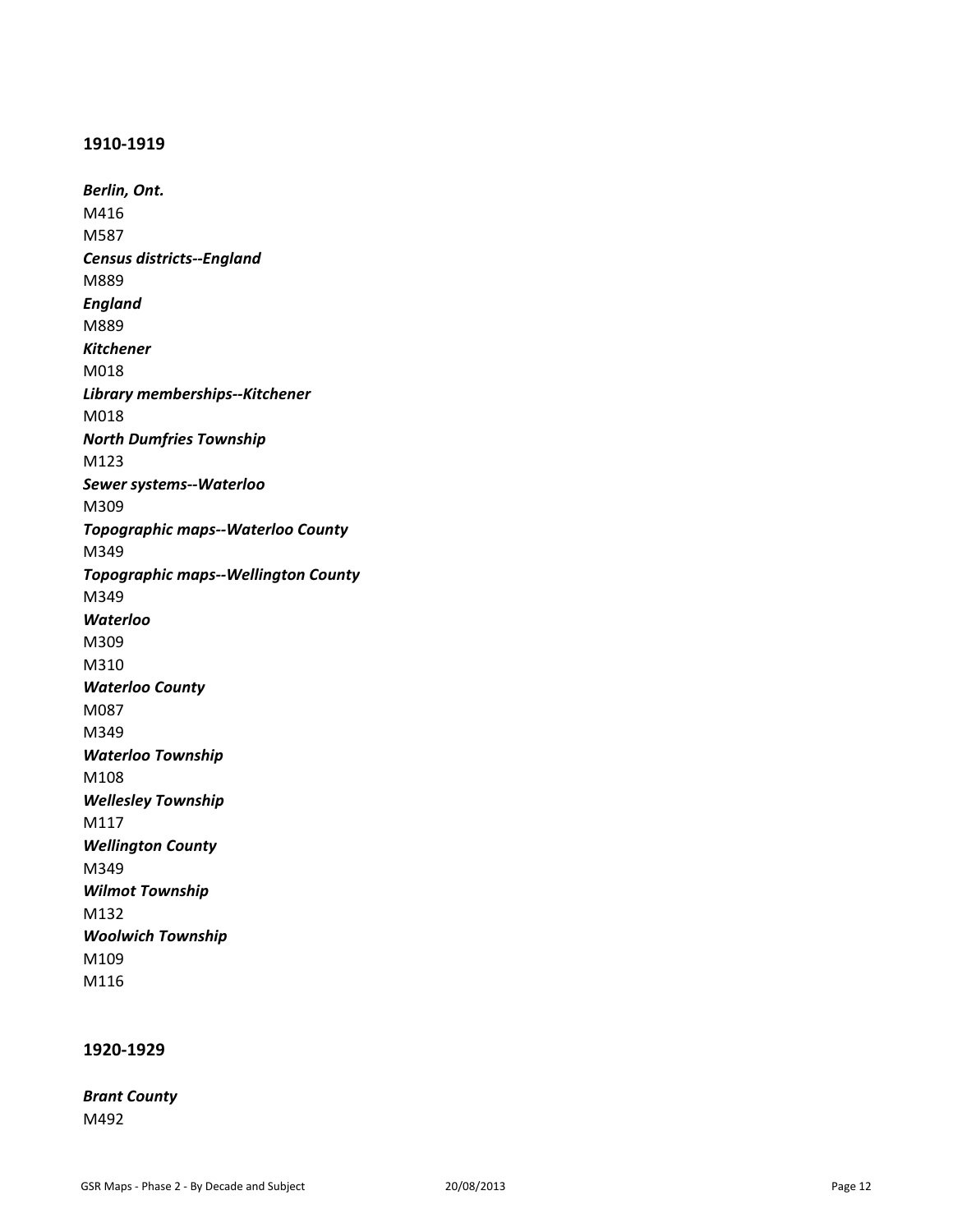*Bruce County* M494 *Census districts--England* M889 *England* M889 *Guelph* M175 *Huron County* M493 *Kitchener* M015 M175 M316 M317 M891 M952 *Land use--Kitchener* M316 M317 M891 *Land use--Waterloo* M316 M317 *New Dundee* M526 M527 M528 M529 M530 M531 *Ontario* M175 *Oxford County* M490 *Perth County* M491 *Schools* M525 *Schools--Waterloo County* M526 M527 M528 M529 M530 M531 *Waterloo*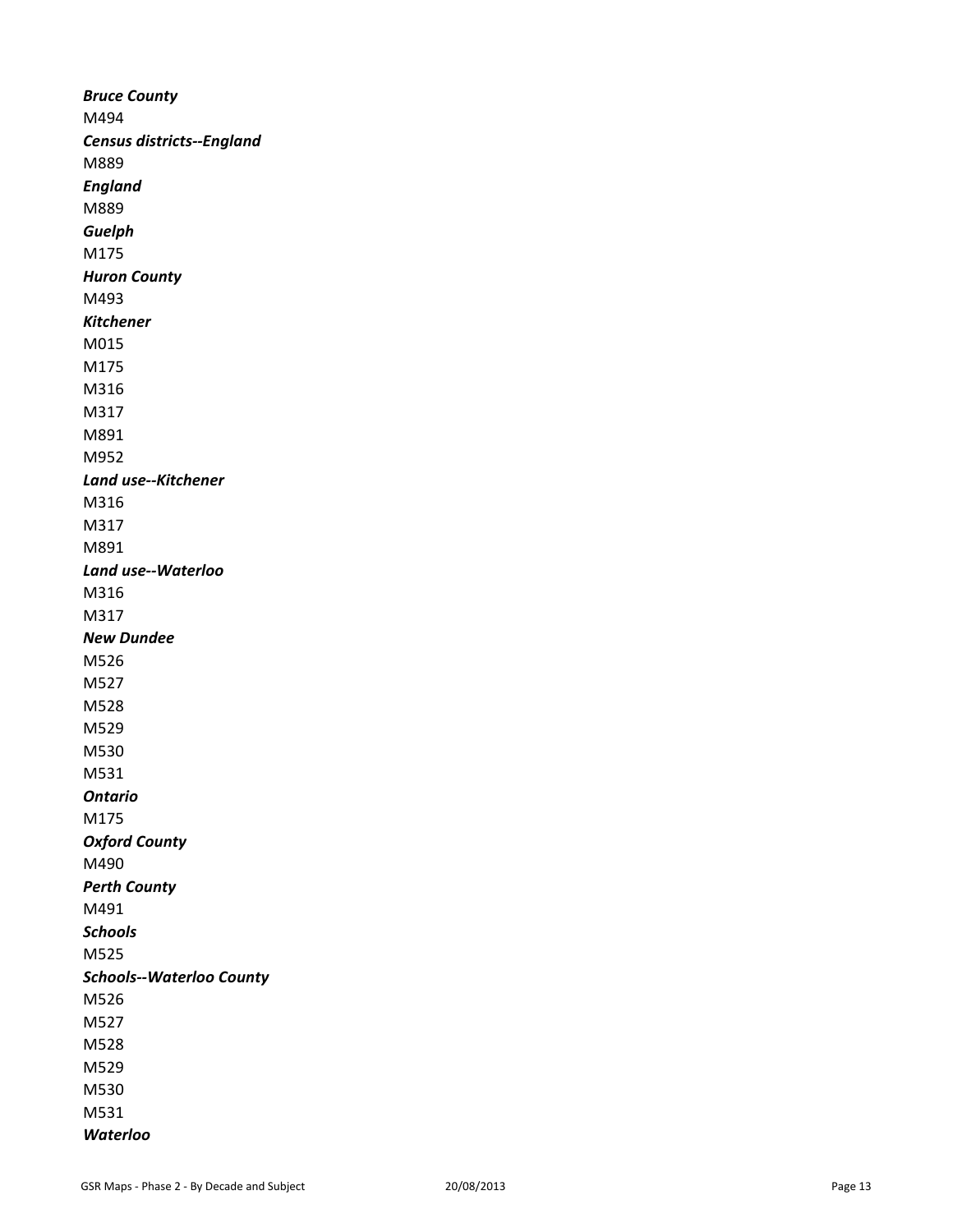M015 M316 M317 M952 *Waterloo County* M085 M488 *Waterloo Township* M108 *Wellington County* M131 M489

#### **1930-1939**

*Bridgeport* M022 *Census districts--England* M889 *England* M889 *Galt* M058 M580 *Guelph* M580 *Kitchener* M022 M463 M602 *Stratford* M602 M580 *Topographic maps--Stratford* M580 M602 *Topographic maps--Waterloo County* M580 M602 *Topographic maps--Wellington County* M580 *Waterloo* M022 M602 *Waterloo County* M086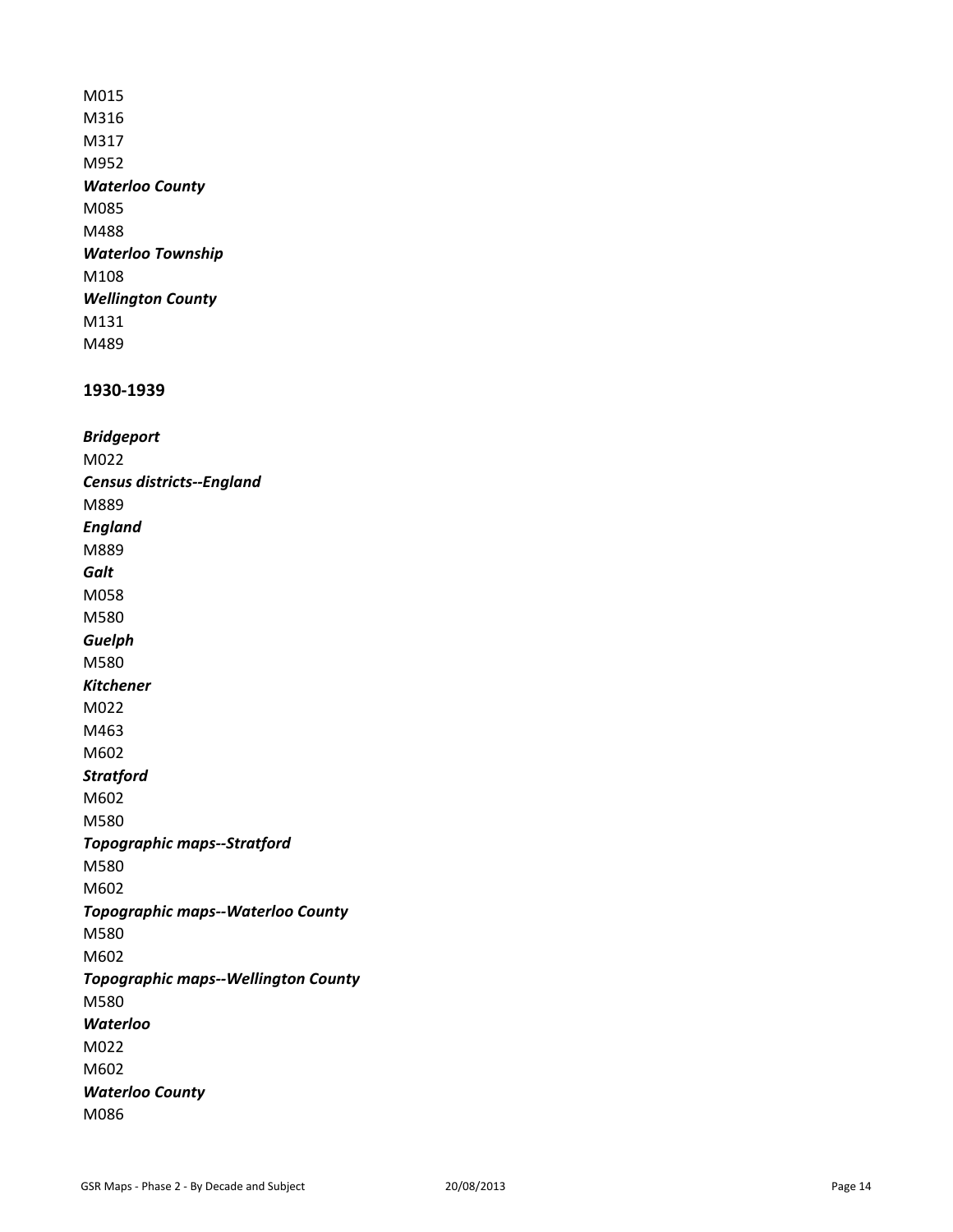M104 M580 *Waterloo Township* M108

#### **1940-1949**

*Bridgeport* M030 M463 *Census districts--England* M889 *England* M889 *Kitchener* M029 M030 M031 M463 M605 M892 *St. Clements* M879 *Waterloo* M029 M030 M463 M605 M892 *Waterloo County* M605

# **1950-1959**

*Annexations--Kitchener* M034 *Blair* M158 *Bloomingdale* M139 *Breslau* M157 *Bridgeport* M060 M156 M205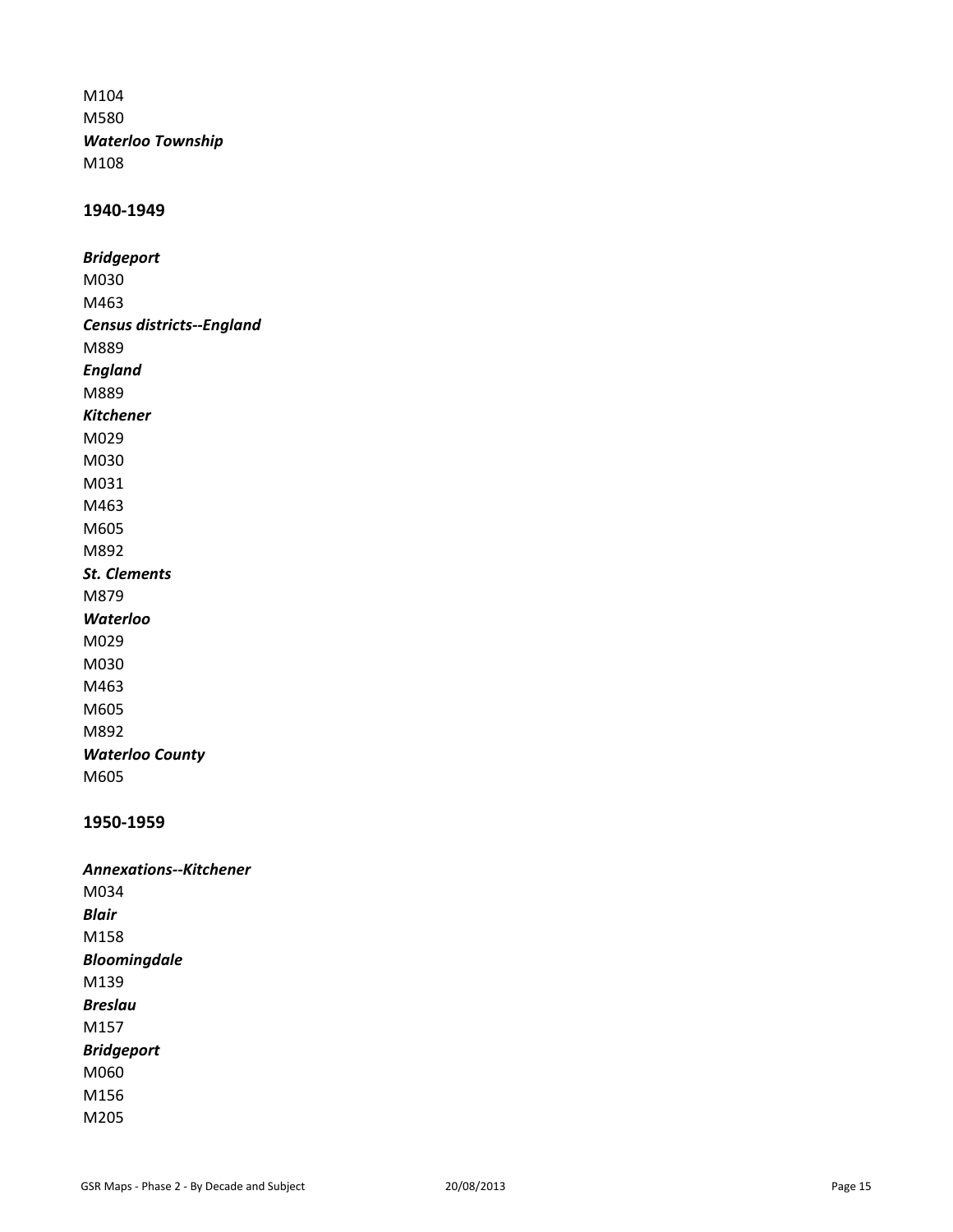M206 *Centreville* M205 *Conestogo* M300 *Doon* M159 *Doon Heritage Village* M365 *Galt* M039 M301 *Grand Hill*  M161 *Guelph* M039 M365 *Haysville* M520 M521 M522 M523 M524 *Hespeler* M039 M301 *Kitchener* M009 M031 M032 M033 M034 M039 M060 M202 M203 M204 M205 M206 M301 M464 M552 M649 *Maryhill* M155 *Montreal*  M466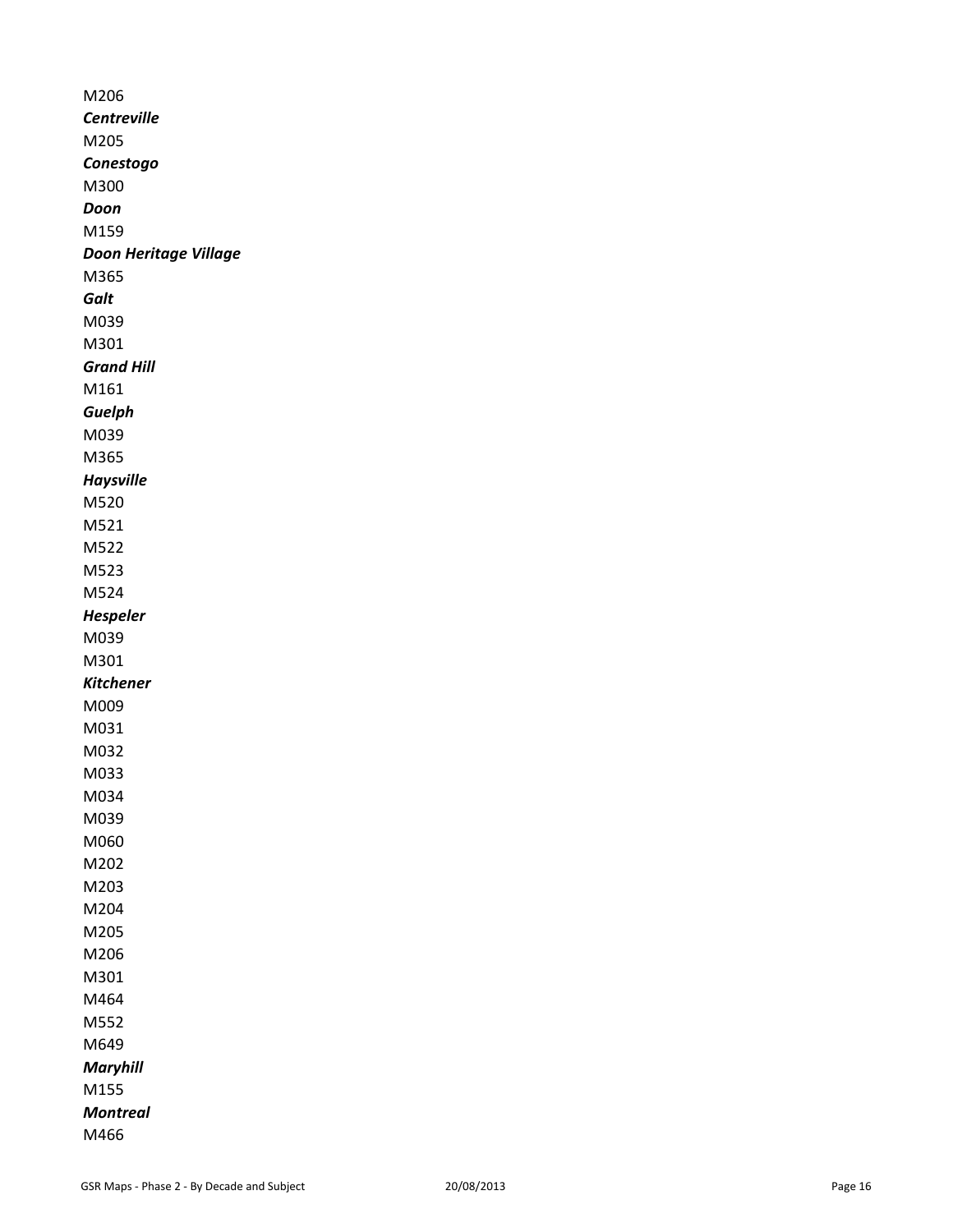*North Dumfries Township* M158 *Ontario*  M466 *Ottawa* M466 *Preston* M301 *Schools--Waterloo County* M520 M521 M522 M523 M524 *Topographic maps--Waterloo County* M300 M301 M464 *Topographic maps--Wellington County* M300 *Toronto* M466 *Waterloo* M039 M060 M205 M206 M649 *Waterloo County* M032 M033 M300 *Waterloo Township* M139 M155 M156 M157 M158 M159 M160 M161 M162 *Wellington County* M300 *Westdale* M160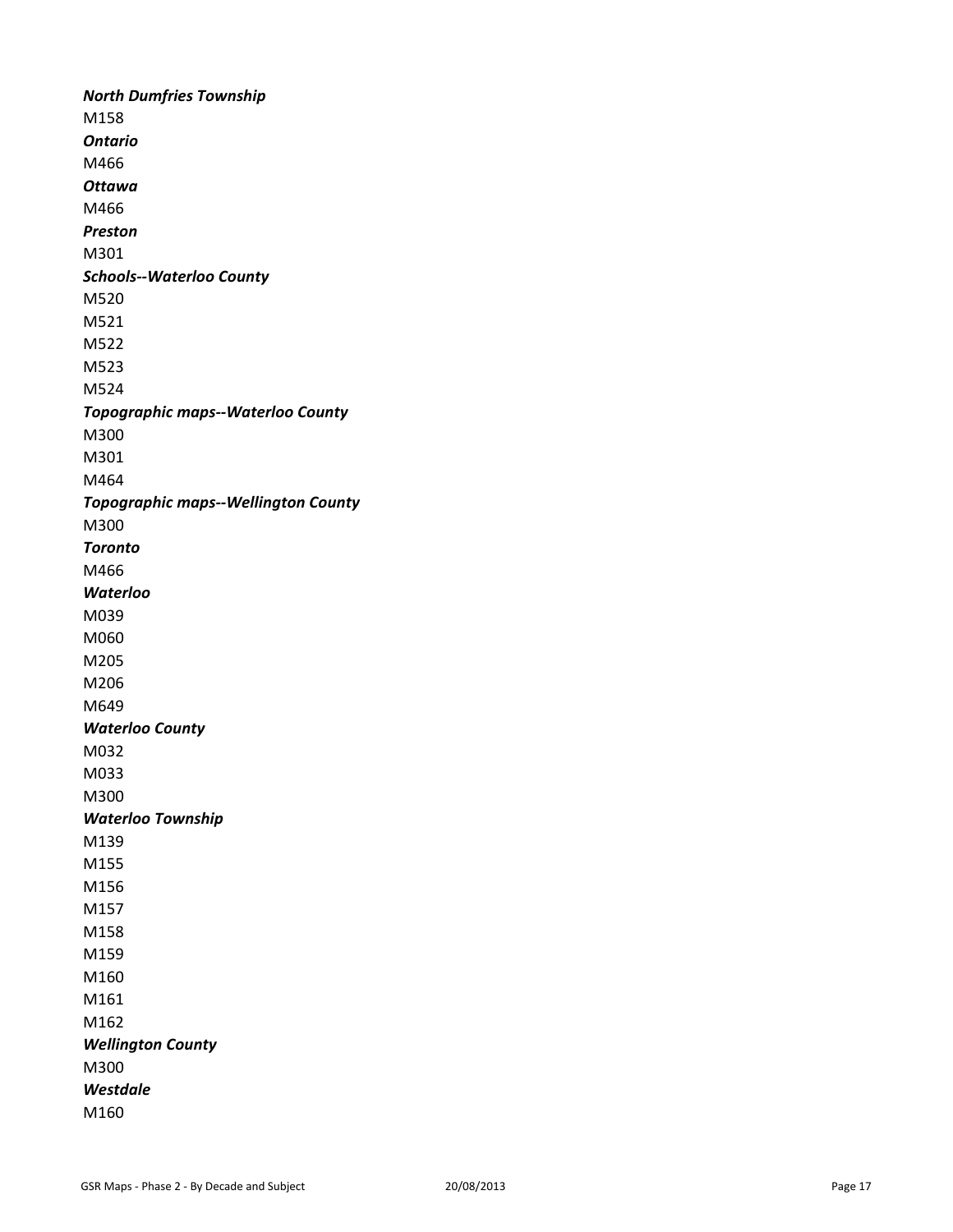# **1960-1969**

*Annexations--Ayr* M080 *Annexations--Kitchener* M312 *Annexations--Waterloo* M311 *Ayr* M080 M151 M589 *Blair* M192 *Branchton* M589 *Bridgeport* M005 M191 M197 M198 M200 M201 *Buildings--Kitchener* M013 *Canada* M245 *Electoral districts--Kitchener* M011 M036 *Electoral districts--Ontario* M561 *Electoral districts--Waterloo* M010 *Elmira* M147 M148 M151 M196 M585 M932 *Galt* M010 M145 M147 M148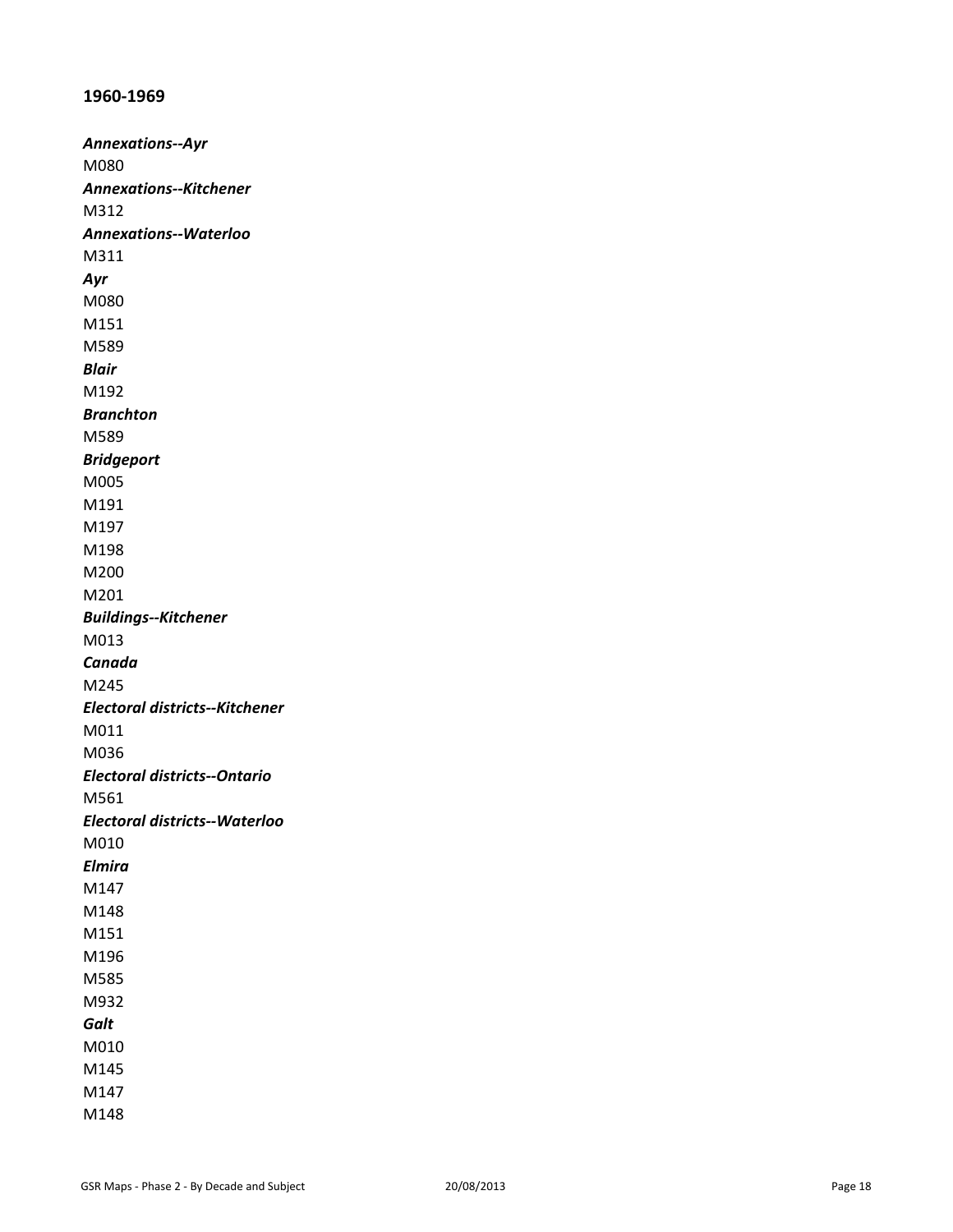| M150                  |
|-----------------------|
| M151                  |
| M193                  |
| M197                  |
| M200                  |
| M201                  |
| Gaming                |
| M938                  |
| Grand River watershed |
| M465                  |
| Guelph                |
| M196                  |
| M197                  |
| M200                  |
| M201                  |
| M585                  |
| <b>Hespeler</b>       |
| M147                  |
| M148                  |
| M192                  |
| M193                  |
| M196                  |
| M197                  |
| M200                  |
| M201                  |
| M585                  |
| Kitchener             |
| M005                  |
| M011                  |
| M013                  |
| M032                  |
| M033                  |
| M036                  |
| M140                  |
| M147                  |
| M148                  |
| M150                  |
| M151                  |
| M191                  |
| M192                  |
| M193                  |
| M194                  |
| M195                  |
| M196                  |
| M197                  |
| M198                  |
| M199                  |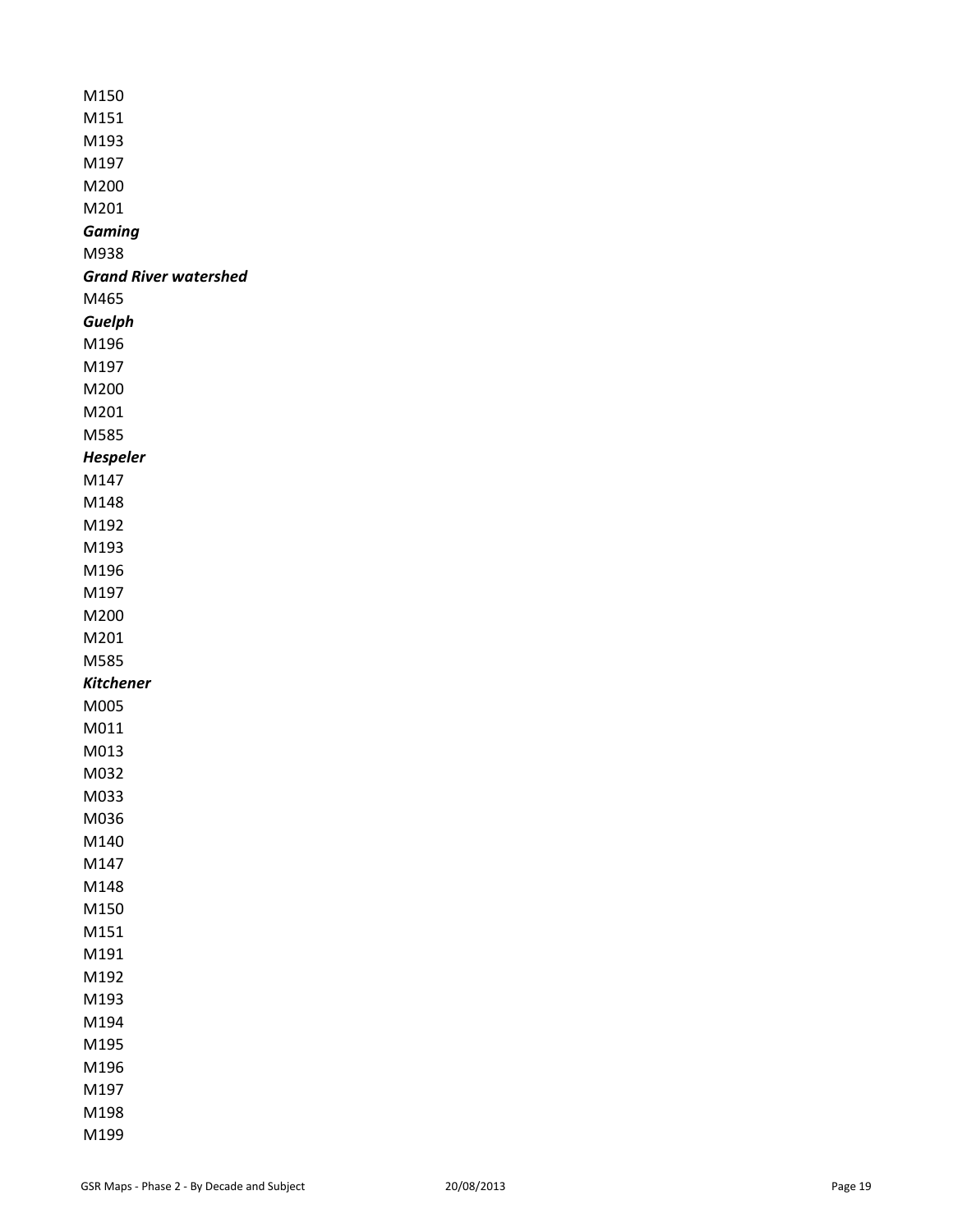M200 M201 M312 M585 M905 *Land use--Kitchener* M905 *Land use--Waterloo County* M120 M137 M905 *Land use--Wellington County* M137 *Mennonites* M569 *New Hamburg* M147 M148 M149 M151 *North Dumfries Township* M010 M589 *Ontario*  M561 M938 *Preston* M147 M148 M150 M151 M192 M193 M196 M197 M200 M201 M585 *Schools--Waterloo Township* M220 *Toronto* M561 *Waterloo* M005 M010 M120 M140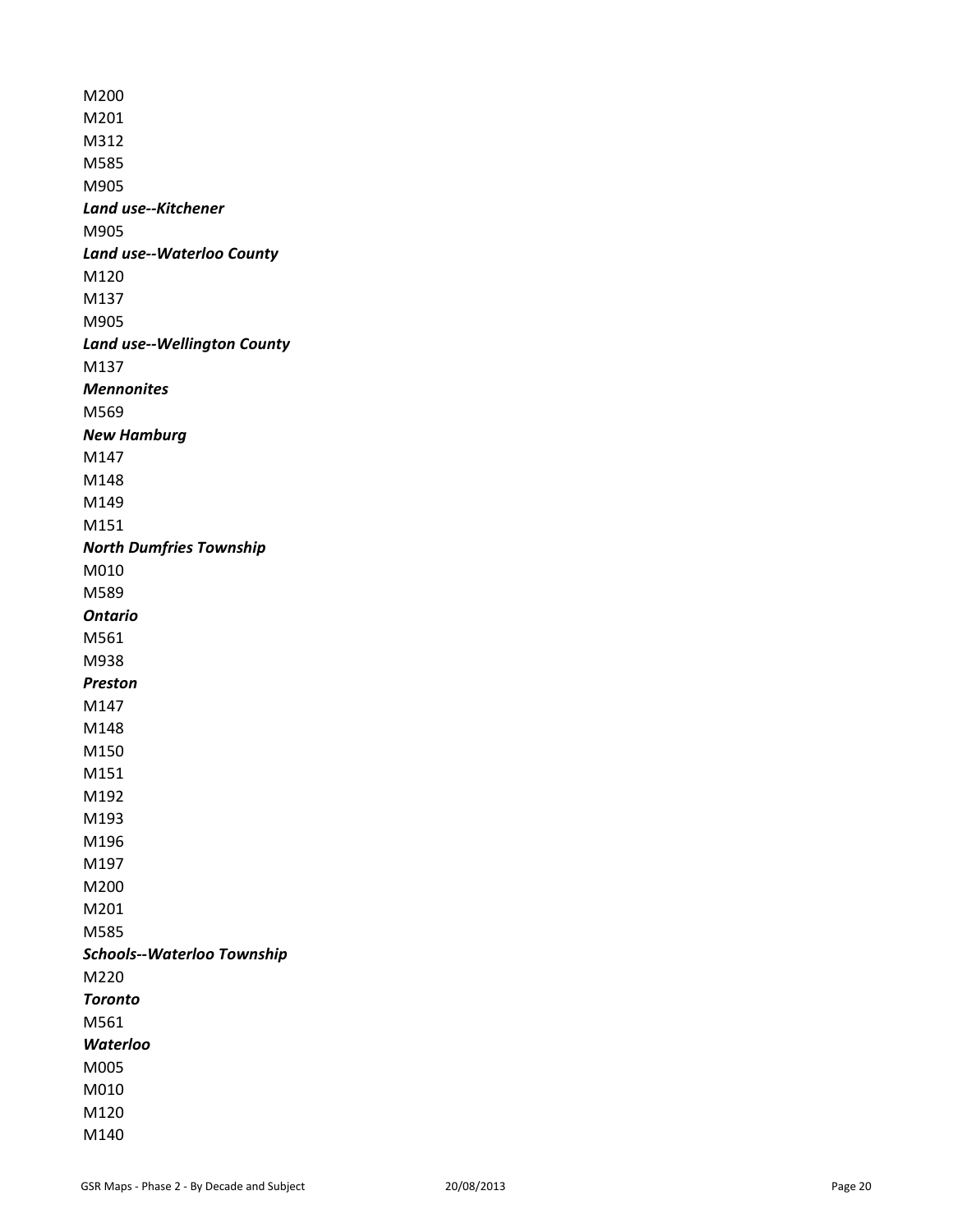| M146                     |
|--------------------------|
| M147                     |
| M148                     |
| M150                     |
| M151                     |
| M191                     |
| M193                     |
| M194                     |
| M195                     |
| M196                     |
| M197                     |
| M198                     |
| M199                     |
| M200                     |
| M201                     |
| M311                     |
| M585                     |
| <b>Waterloo County</b>   |
| M005                     |
| M032                     |
| M033                     |
| M118                     |
| M120                     |
| M137                     |
| M144                     |
| M145                     |
| M147                     |
| M152                     |
| M153                     |
| M154                     |
| M221                     |
| M905                     |
| Waterloo Township        |
| M010                     |
| M220                     |
| Wellesley                |
| M127                     |
| Wellesley Township       |
| M065                     |
| M146                     |
| M150                     |
| M151                     |
| <b>Wellington County</b> |
| M120                     |
| M137                     |
| <b>Wilmot Township</b>   |
| M150                     |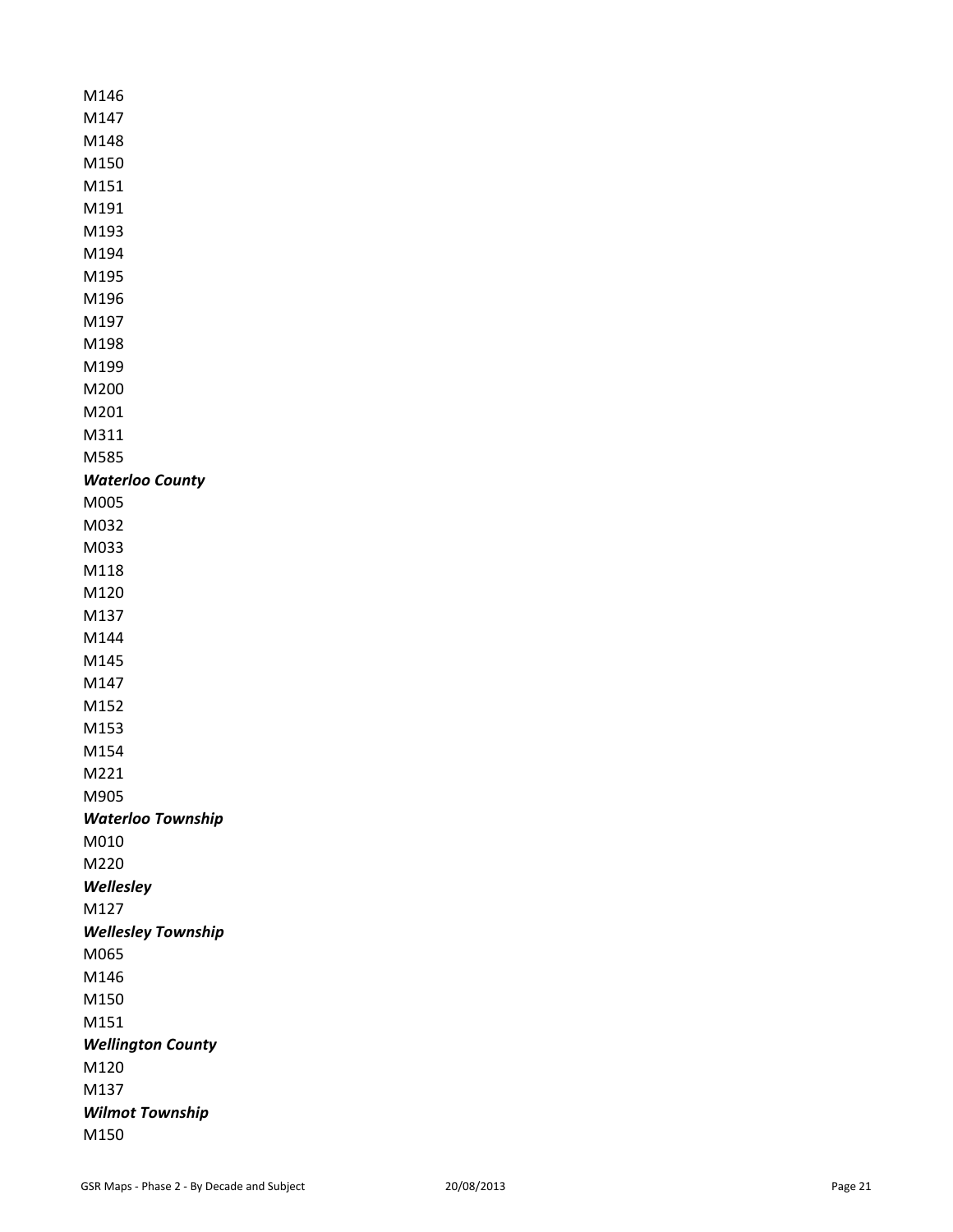#### *Woolwich Township*

M150 M569

# **1970-1979**

# *Aerial photographs--Regional Municipality of Waterloo*

M208 M209 M210 M211 M212 M213 M214 M215 M216 *Annexations--Kitchener* M217 *Arthur* M172 *Ayr* M078 M299 *Blair* M207 *Bridgeport* M005 M060 M136 M189 M554 *Buildings--Regional Municipality of Waterloo* M595 M604 *Cambridge* M007 M021 M185 M186 M224 M299 M650 *Conestogo* M368 *Doon* M207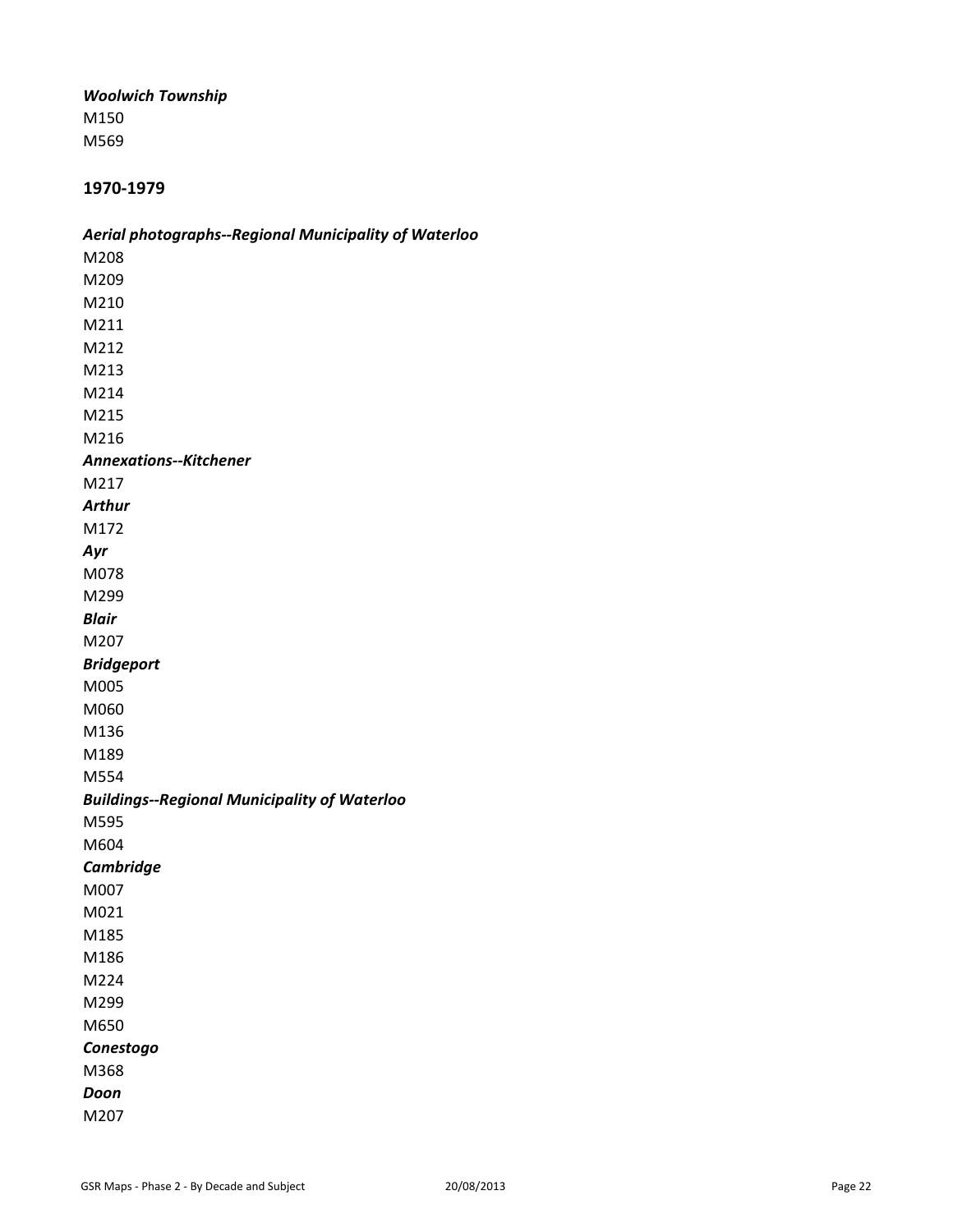*Dufferin County* M943 *Electoral districts--Kitchener* M472 *Electoral districts--Ontario* M559 **Electoral districts--Waterloo** M473 *Elmira* M055 M056 M299 M321 M931 *Elora* M173 *Erin* M173 *Ethnic origins--Regional Municipality of Waterloo* M627 *Fergus* M173 *Forests--Waterloo County* M895 *Galt* M071 M136 M554 *Guelph* M021 M136 M173 M185 M186 M190 M554 *Heritage structures--Regional Municipality of Waterloo* M595 *Hespeler* M136 M554 *Historic places--Waterloo County* M106 M107 M114 *Huron County* M169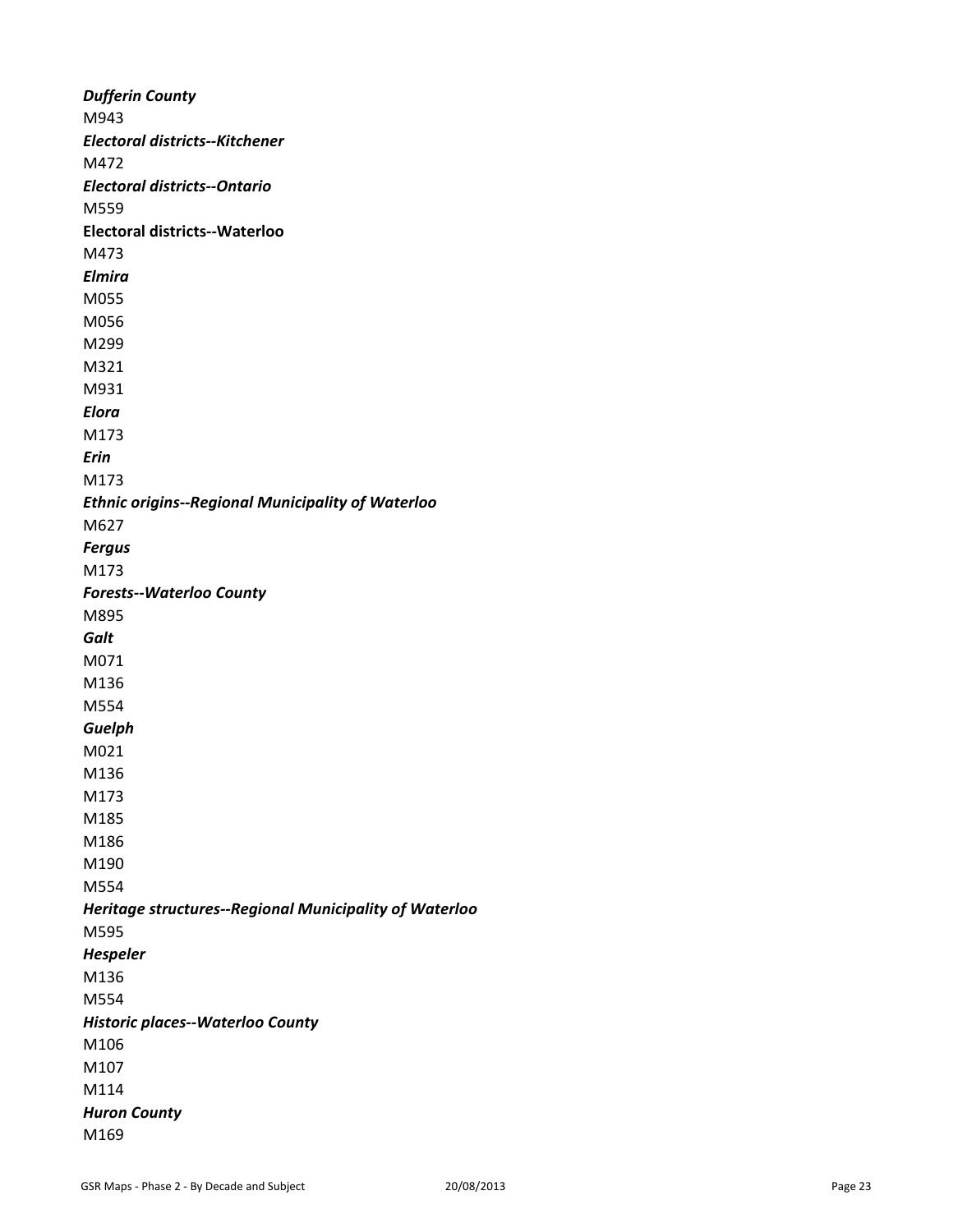| M170         |
|--------------|
| M485         |
| M943         |
| M948         |
| M949         |
| Kitchener    |
| M005         |
| M007         |
| M014         |
| M019         |
| M020         |
| M021         |
| M023         |
| M060         |
| M136         |
| M141         |
| M142         |
| M143         |
| M165         |
| M166         |
| M167         |
| M168         |
| M185         |
| M186         |
| M187         |
| M188         |
| M189         |
| M190         |
| M207         |
| M208         |
| M209         |
| M210         |
| M211         |
| M212         |
| M213         |
| M214         |
| M215         |
| M216<br>M217 |
| M219         |
| M224         |
| M299         |
| M304         |
| M351         |
| M352         |
| M448         |
| M472         |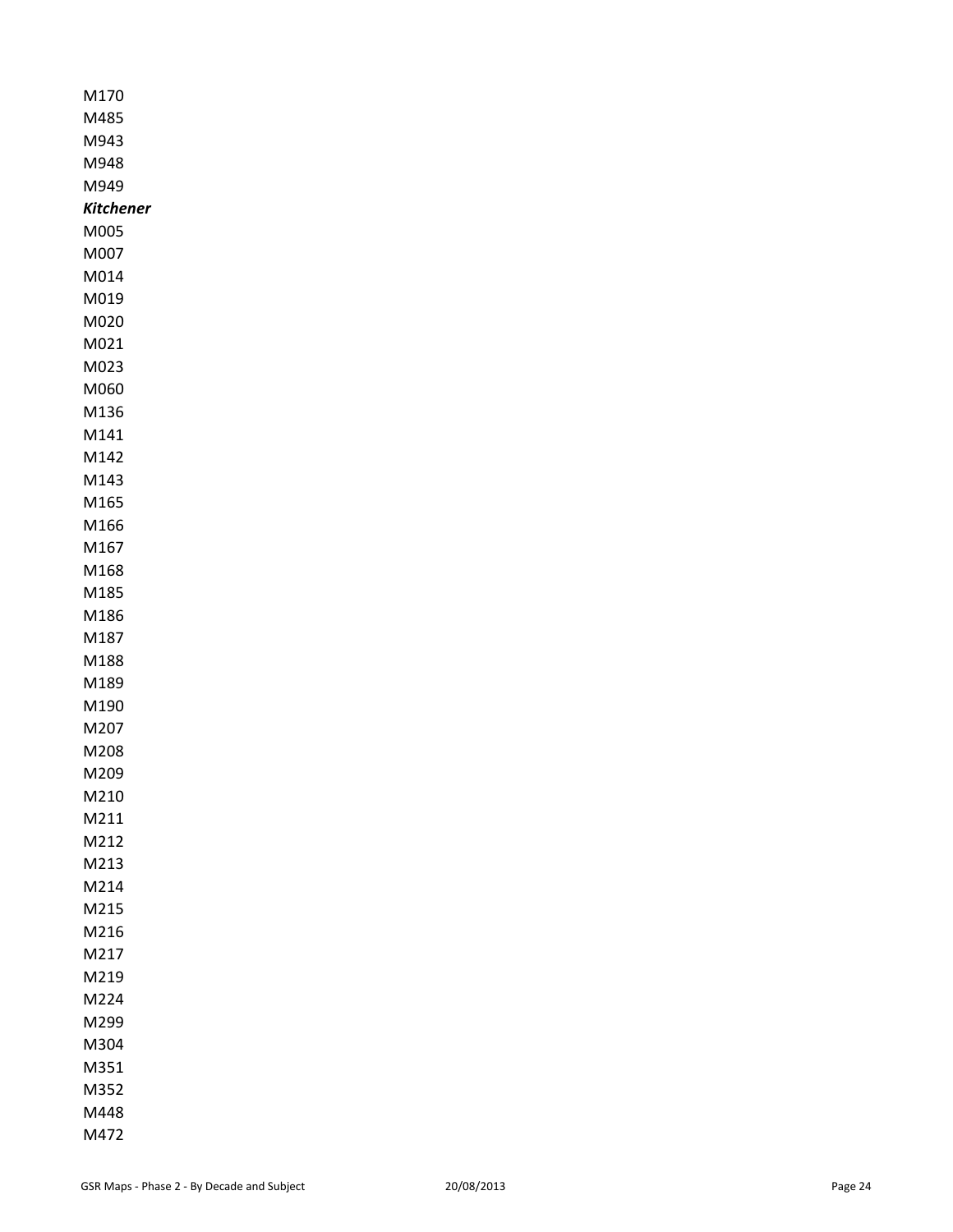M473 M554 M579 M648 M895 M896 M897 M898 M899 *Kitchener Jail* M165 M166 M167 M168 *Land use--Kitchener* M141 M142 M143 *Land use--Waterloo* M141 M142 M143 *Land use--Waterloo County* M895 M896 M897 M898 M899 *Mennonites* M571 *Mt. Forest* M172 *New Dundee* M299 *New Hamburg* M299 *Ontario* M485 M560 *Ontario, Southern* M559 M895 M896 M897 M898 M899 *Oxford County*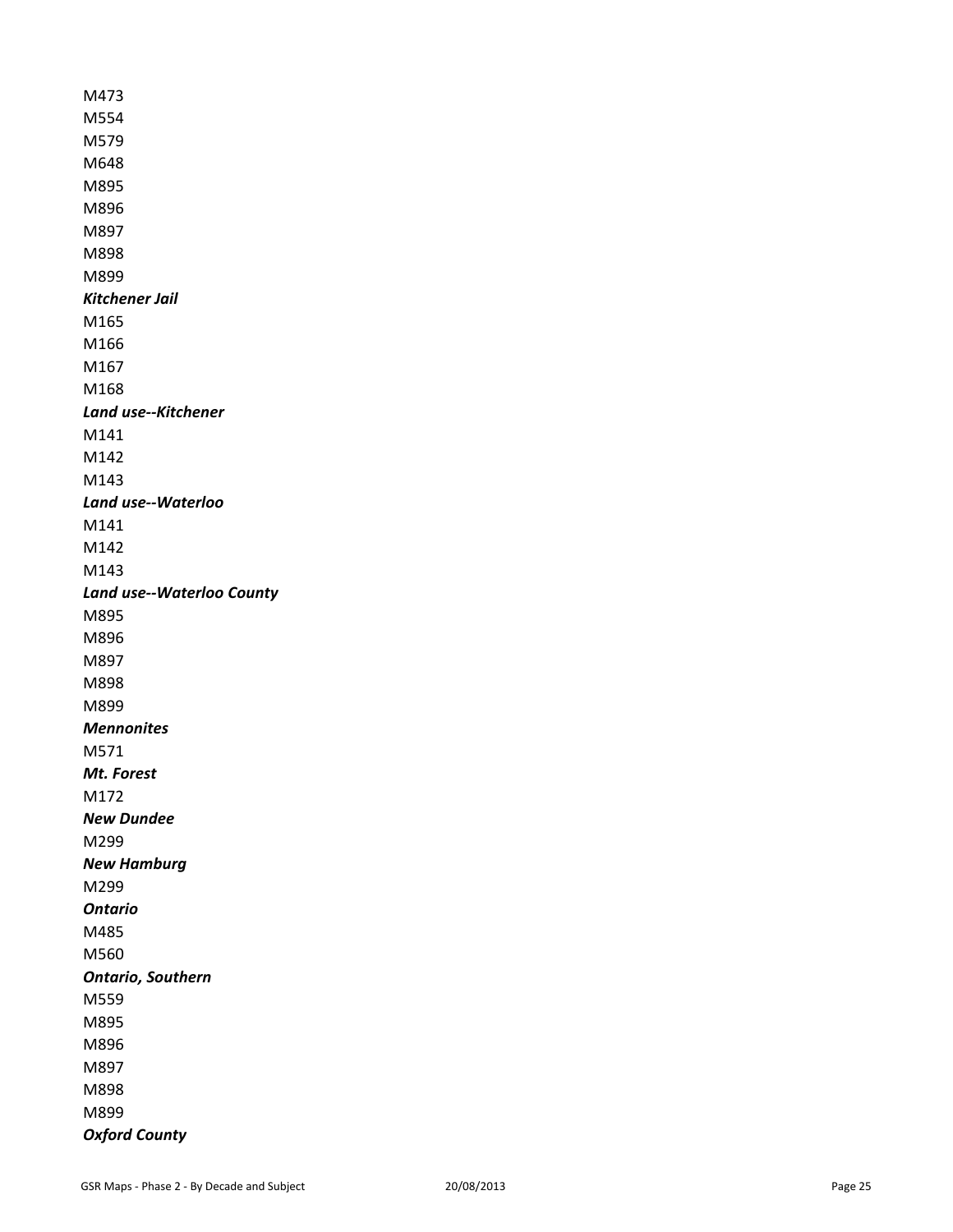M366 M485 *Peel Township* M571 *Perth County* M171 M190 M366 M368 M485 M648 M943 M946 M947 *Pilkington Township* M571 *Preston* M079 M136 M554 *Recreation* M485 *Regional Municipality of Waterloo* M021 M098 M185 M186 M222 M224 M298 M299 M302 M352 M366 M368 M446 M595 M604 M627 M648 M943 M953 *Schools--Waterloo Township* M220 *St. Clements* M076 *St. Jacobs*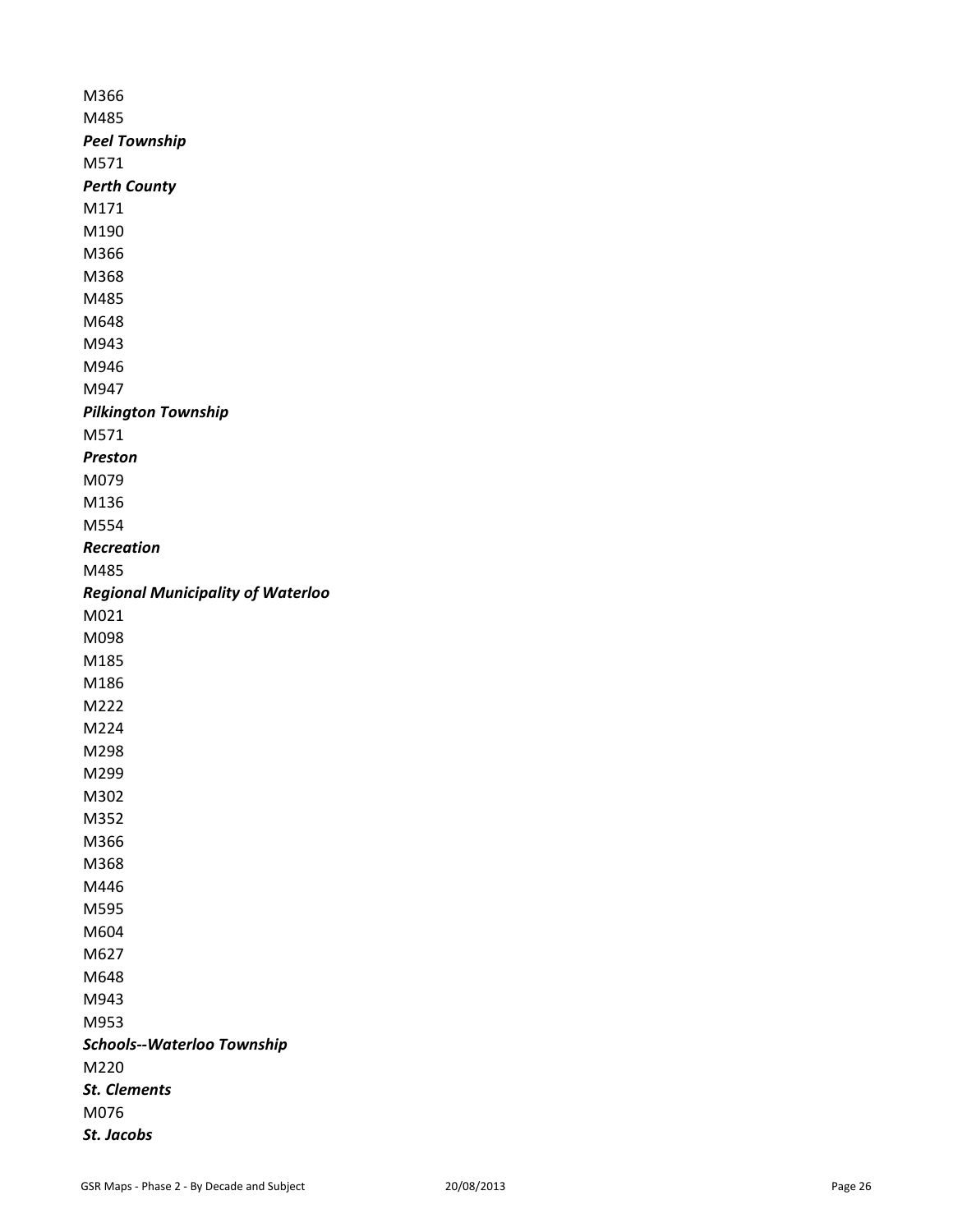| M931             |                                                     |
|------------------|-----------------------------------------------------|
| <b>Stratford</b> |                                                     |
| M366             |                                                     |
|                  | Topographic maps--Regional Municipality of Waterloo |
| M366             |                                                     |
| M368             |                                                     |
|                  | <b>Topographic maps--Stratford</b>                  |
| M366             |                                                     |
|                  | <b>Topographic maps--Waterloo County</b>            |
| M895             |                                                     |
| M896             |                                                     |
| M897             |                                                     |
| M898             |                                                     |
| M899             |                                                     |
|                  | <b>Topographic maps--Wellington County</b>          |
| M368             |                                                     |
| <b>Waterloo</b>  |                                                     |
| M003             |                                                     |
| M005             |                                                     |
| M007             |                                                     |
| M014             |                                                     |
| M021             |                                                     |
| M023             |                                                     |
| M060             |                                                     |
| M136             |                                                     |
| M141             |                                                     |
| M142             |                                                     |
| M143             |                                                     |
| M185             |                                                     |
| M186             |                                                     |
| M188             |                                                     |
| M189             |                                                     |
| M190             |                                                     |
| M224             |                                                     |
| M299             |                                                     |
| M352             |                                                     |
| M448             |                                                     |
| M473             |                                                     |
| M554             |                                                     |
| M579             |                                                     |
| M648             |                                                     |
|                  | <b>Waterloo County</b>                              |
| M005             |                                                     |
| M106             |                                                     |
| M107             |                                                     |
| M114             |                                                     |
| M189             |                                                     |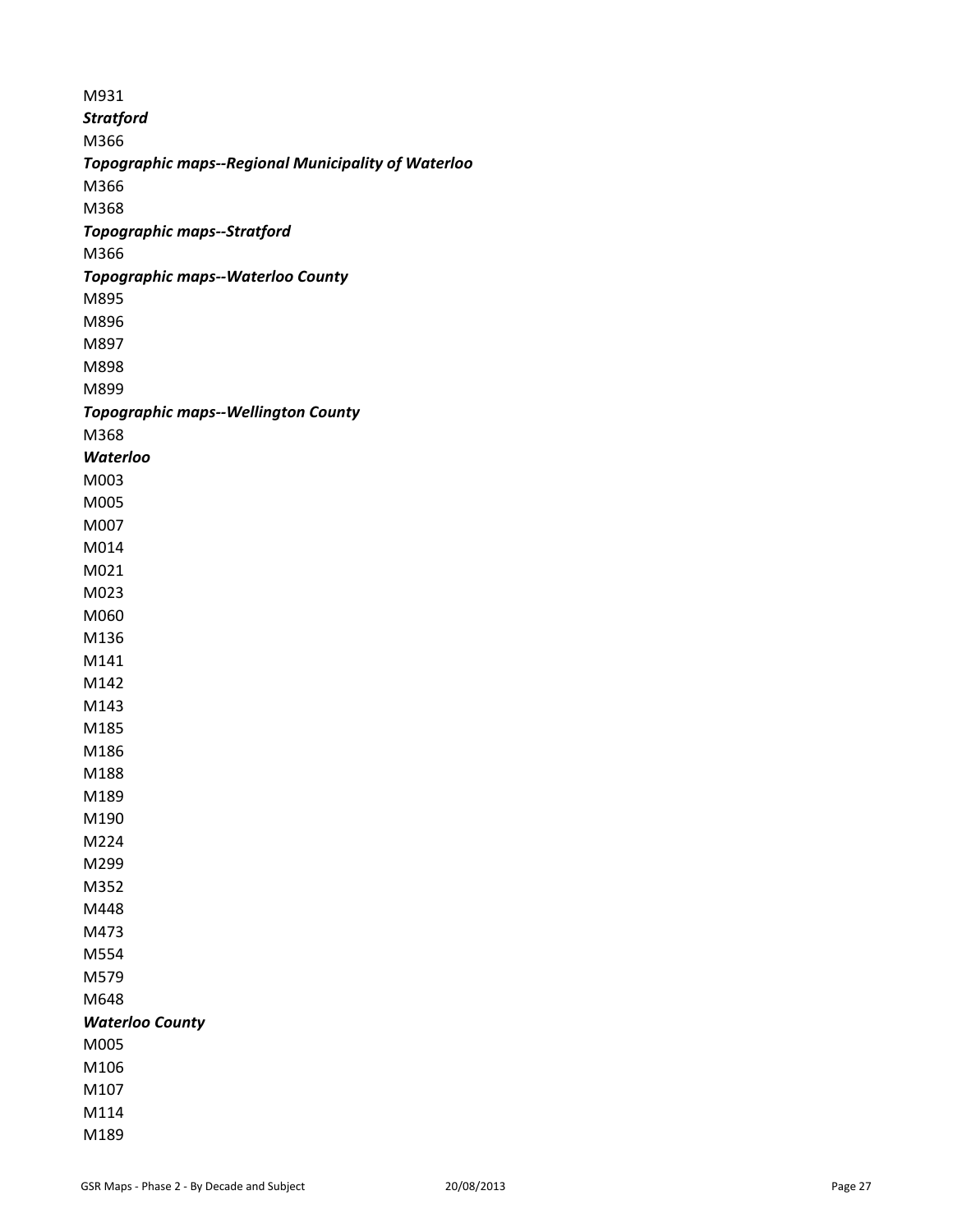M190 M579 M599 M661 M895 M896 M897 M898 M899 *Waterloo Township* M220 M571 M604 *Wellesley* M299 *Wellesley Township* M473 M571 *Wellington County* M172 M173 M190 M485 M599 M648 M943 *Wildlife--Waterloo County* M896 M897 *Wilmot Township* M290 M473 *Woolwich Township* M473 M571 M931

# **1980-1989**

*Aerial photographs--Regional Municipality of Waterloo*

M265 M266 M267 M268 M269 M270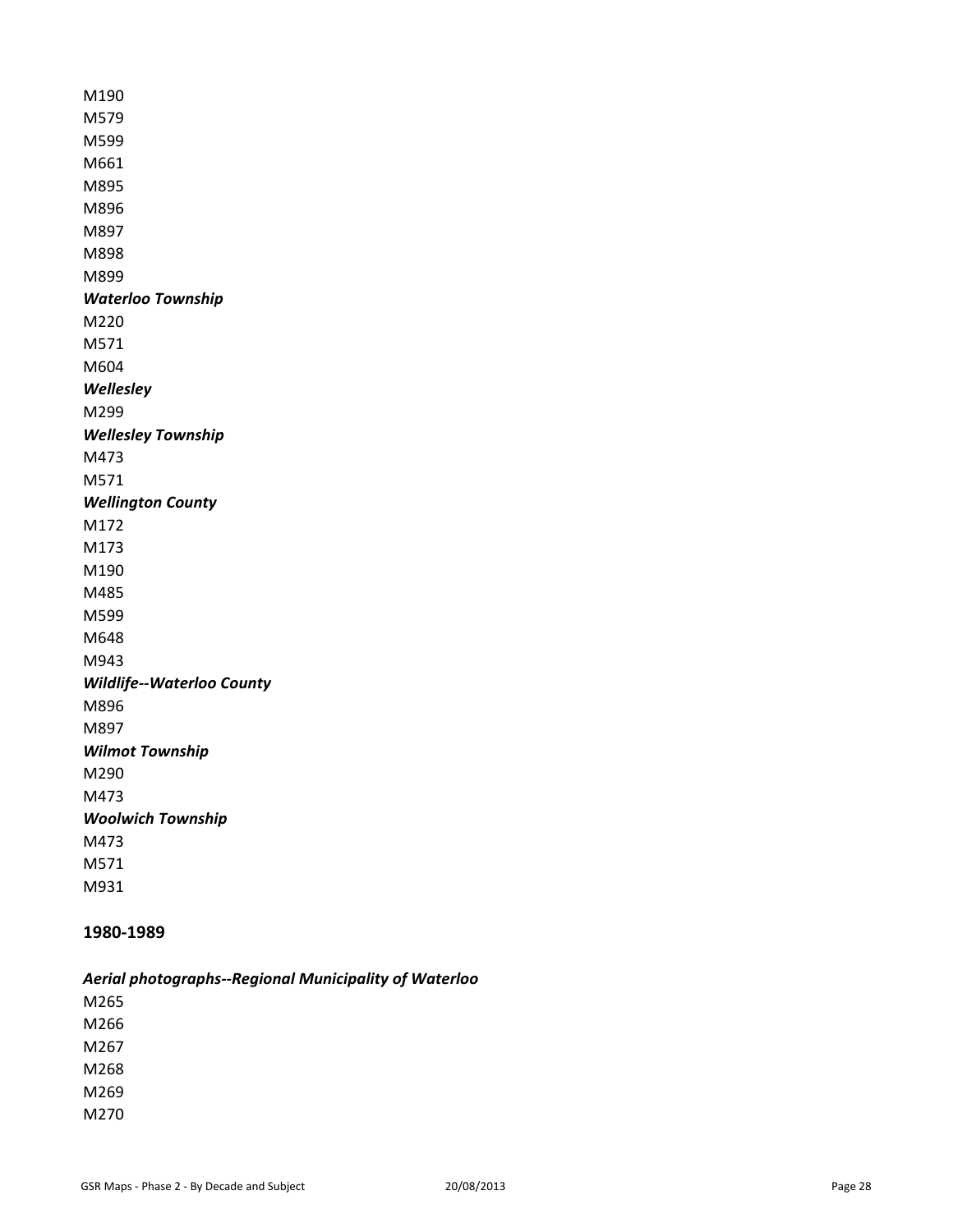M271 M272 M273 M274 M275 M276 M277 M278 M279 M280 M281 M282 M283 M284 M285 M286 M287 M550 *Aerial photographs--Kitchener* M543 *Ayr* M583 M630 *Baden* M291 M292 M293 *Bloomingdale* M608 *Branchton* M630 *Brant County* M263 M367 M645 *Breslau* M267 M610 *Cambridge* M001 M083 M133 M134 M135 M287 M313 M350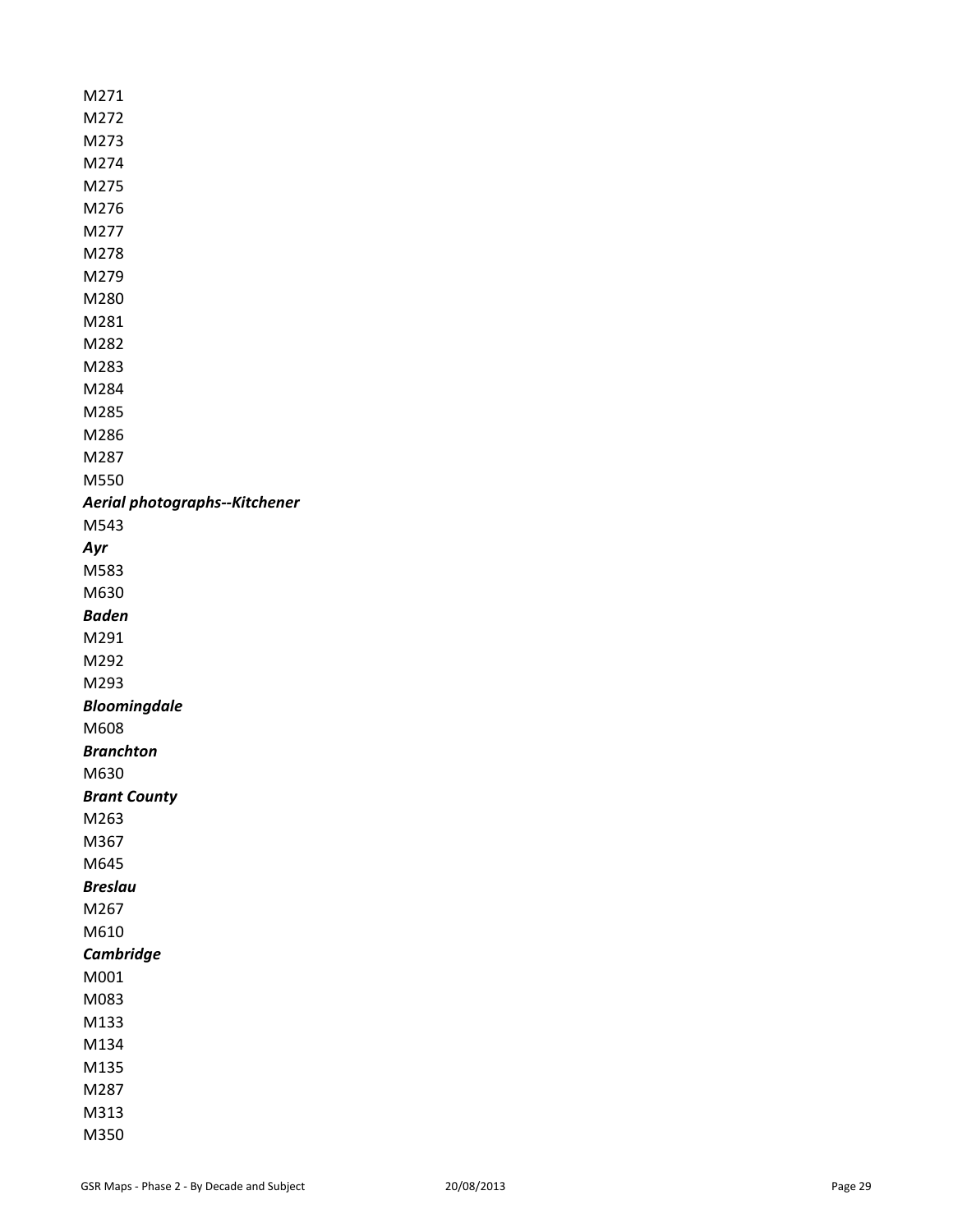M364 M367 M468 M542 M544 M545 M547 M557 M578 M581 M584 M645 M670 M881 *Cemeteries--Waterloo County* M089 M119 *Conestogo River* M922 *Driving tours--Regional Municipality of Waterloo* M088 *Electoral districts--Kitchener* M470 M562 M911 *Electoral districts--Waterloo* M471 *Electoral districts--Woolwich Township* M961 *Elgin County* M263 *Elmira* M961 *Flood plains--Kitchener* M573 *Flood risk maps--Conestoga River* M922 *Flood risk maps--Irish Creek* M923 *Flood risk maps--Mill Creek* M923 *Flood risk maps--Nith River* M924 M934 *Forests--Regional Municipality of Waterloo* M505 M626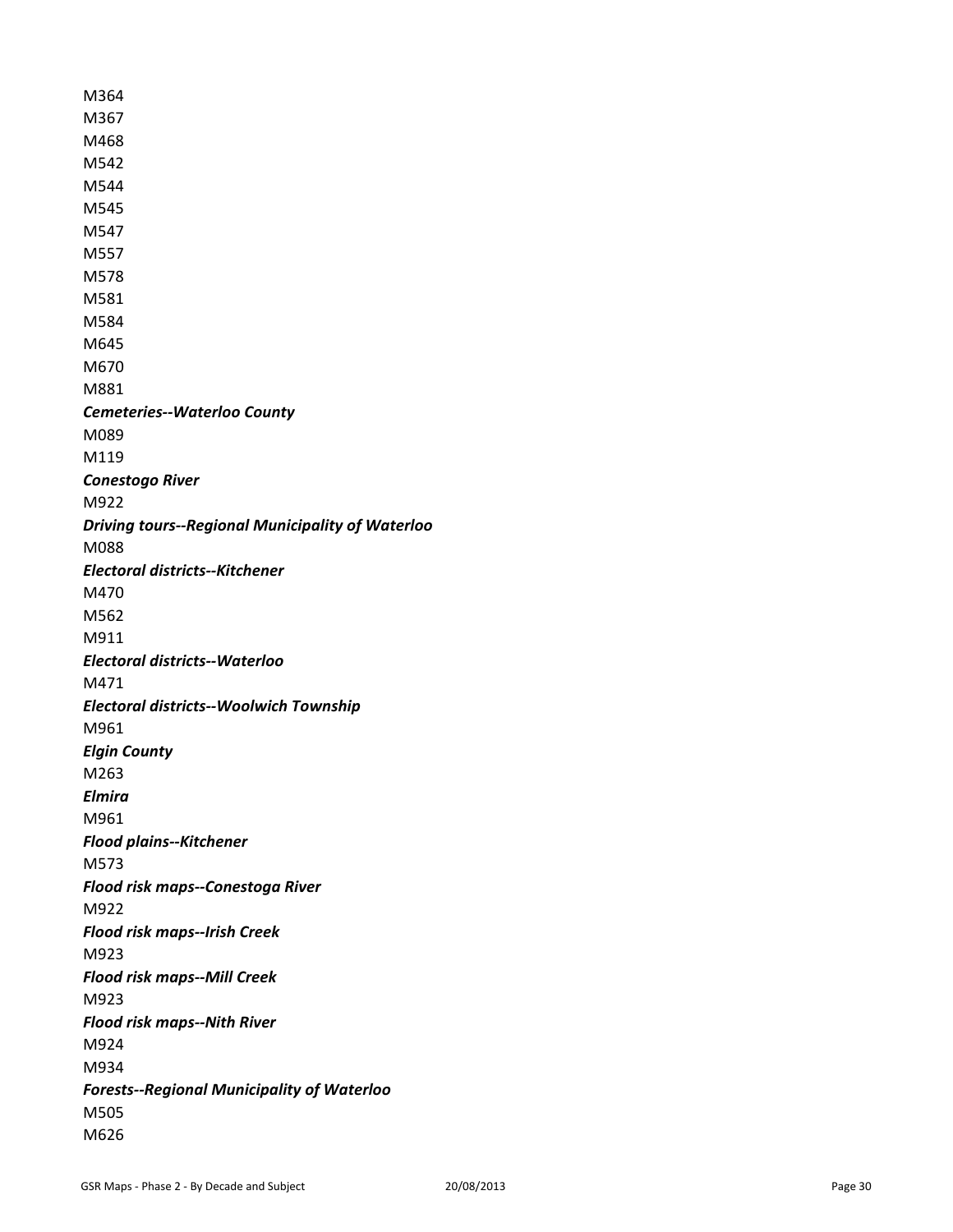| Galt |                                                        |
|------|--------------------------------------------------------|
| M133 |                                                        |
| M134 |                                                        |
| M135 |                                                        |
|      | Guelph                                                 |
| M001 |                                                        |
| M313 |                                                        |
| M320 |                                                        |
| M364 |                                                        |
| M377 |                                                        |
| M467 |                                                        |
| M544 |                                                        |
| M545 |                                                        |
| M547 |                                                        |
|      | Heritage structures--Regional Municipality of Waterloo |
| M083 |                                                        |
| M350 |                                                        |
| M363 |                                                        |
|      | <b>Hespeler</b>                                        |
| M135 |                                                        |
|      | <b>Historic places--Waterloo County</b>                |
| M115 |                                                        |
| M625 |                                                        |
|      | <b>Irish Creek</b>                                     |
| M923 |                                                        |
|      | <b>Kitchener</b>                                       |
| M001 |                                                        |
| M035 |                                                        |
| M083 |                                                        |
| M105 |                                                        |
| M181 |                                                        |
| M182 |                                                        |
| M183 |                                                        |
| M184 |                                                        |
| M218 |                                                        |
| M263 |                                                        |
| M264 |                                                        |
| M265 |                                                        |
| M266 |                                                        |
| M268 |                                                        |
| M269 |                                                        |
| M270 |                                                        |
| M271 |                                                        |
| M272 |                                                        |
| M273 |                                                        |
| M274 |                                                        |
| M275 |                                                        |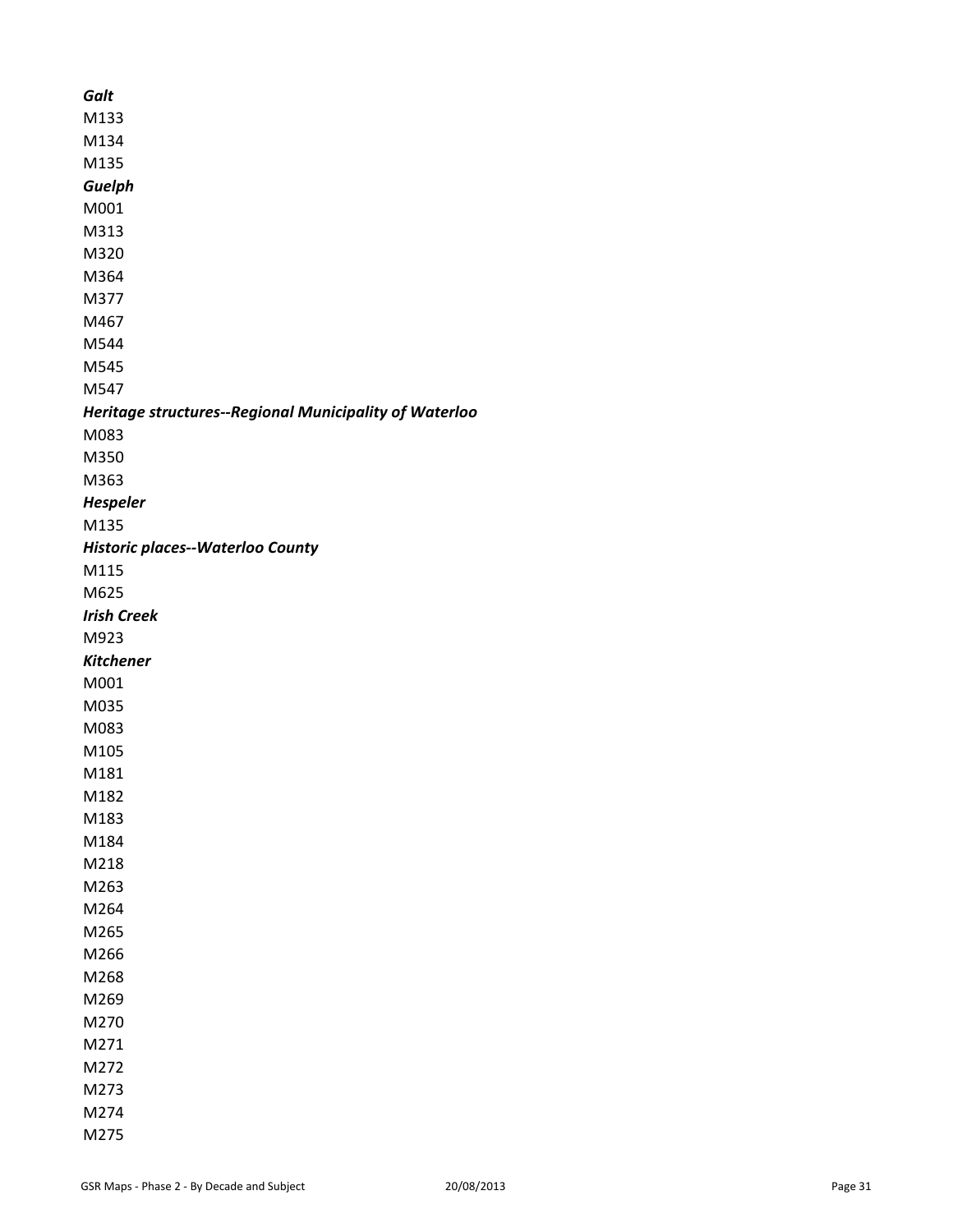| M276         |
|--------------|
| M277         |
| M278         |
| M279         |
| M280         |
| M281         |
| M282         |
| M283         |
| M284<br>M285 |
| M286         |
| M287         |
| M305         |
| M308         |
| M313         |
| M350         |
| M364         |
| M447         |
| M469         |
| M470         |
| M501         |
| M542         |
| M543         |
| M544         |
| M545         |
| M546         |
| M547         |
| M550         |
| M553         |
| M555         |
| M556         |
| M557         |
| M558<br>M562 |
|              |
| M567<br>M572 |
| M573         |
| M574         |
| M575         |
| M578         |
| M581         |
| M609         |
| M610         |
| M881         |
| M882         |
| M883         |
| M884         |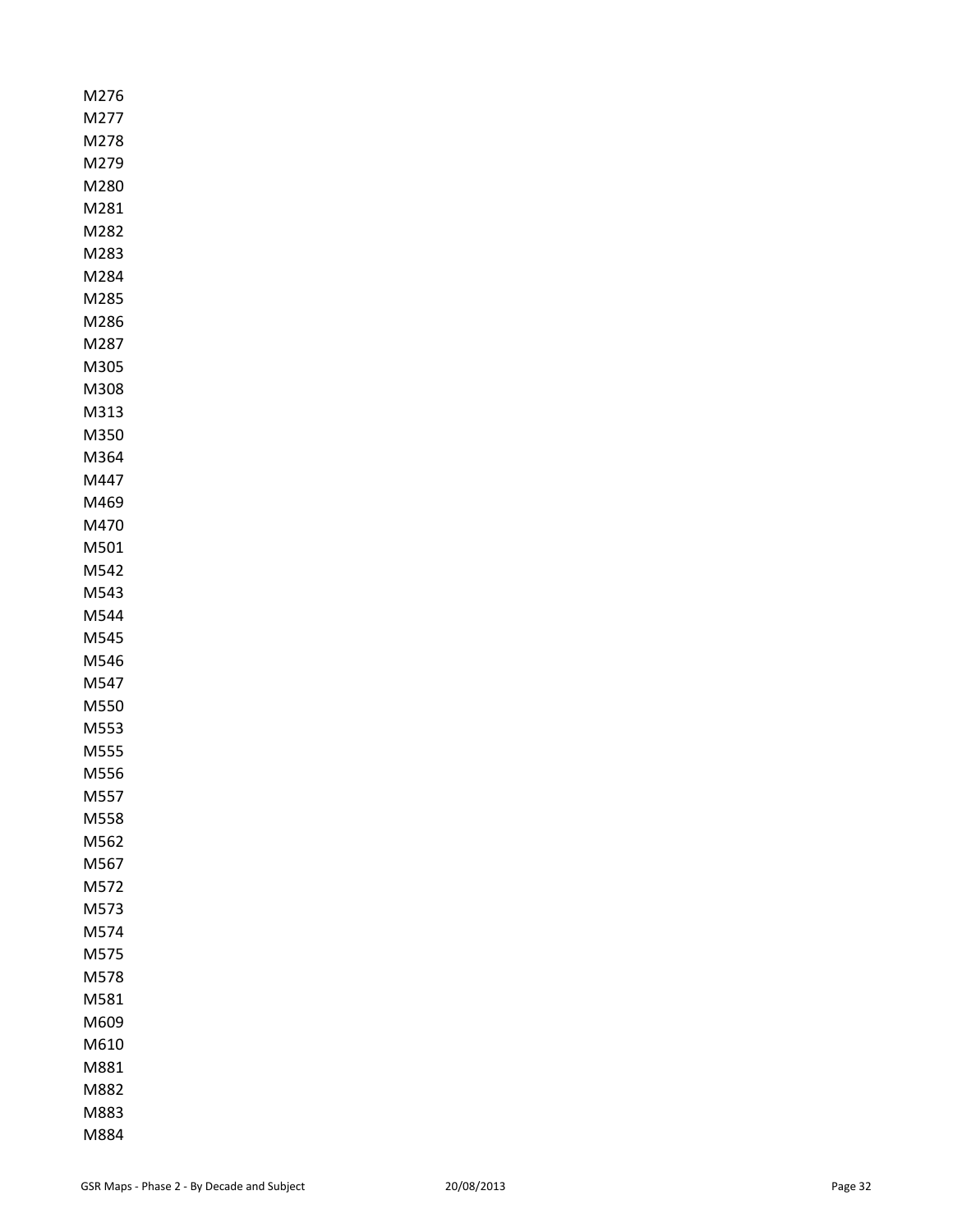M886 M909 M910 M911 *Land use--Regional Municipality of Waterloo* M138 M581 *Linwood* M617 M618 *Maryhill* M611 *Mennonites* M568 M570 *Middlesex County* M263 *Mill Creek* M923 *Mt. Forest*  M568 *Neighbourhoods--Kitchener* M883 M909 *New Dundee* M291 M292 M293 *New Hamburg*  M294 M295 M620 M621 M906 *New Hamburg Dam* M906 *Nith River* M924 M934 *North Dumfries Township* M363 M576 M583 M628 M630 *Oxford County* M263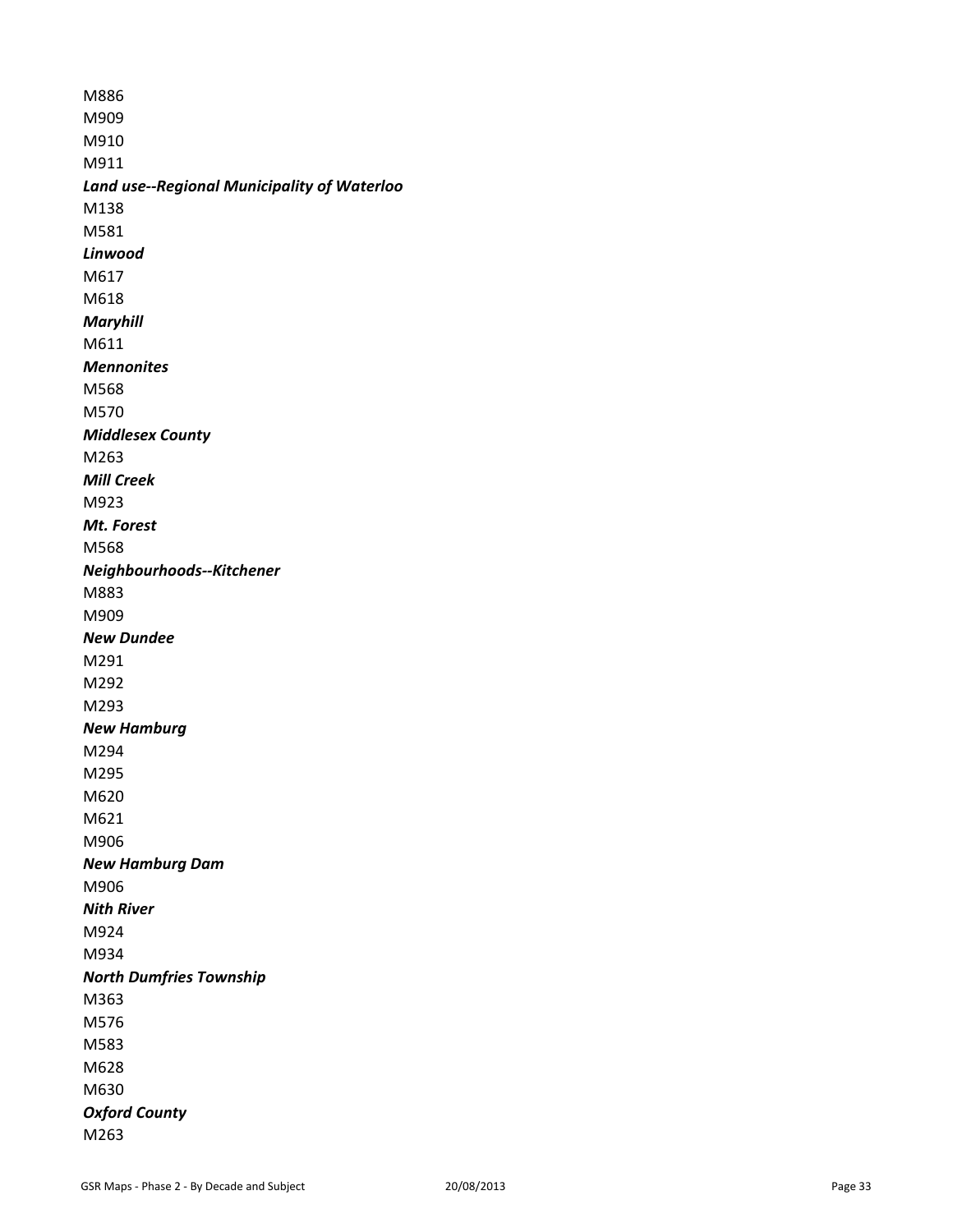*Parks--Regional Municipality of Waterloo* M518 *Peel Township* M570 *Perth County* M447 *Petersburg* M291 M292 M293 *Population--Kitchener* M555 M556 M910 *Postal codes--Regional Municipality of Waterloo* M322 *Preston* M134 M135 *Regional Municipality of Waterloo* M083 M088 M115 M138 M223 M264 M313 M322 M367 M447 M461 M499 M502 M503 M505 M507 M508 M509 M510 M511 M512 M513 M514 M515 M516 M517 M518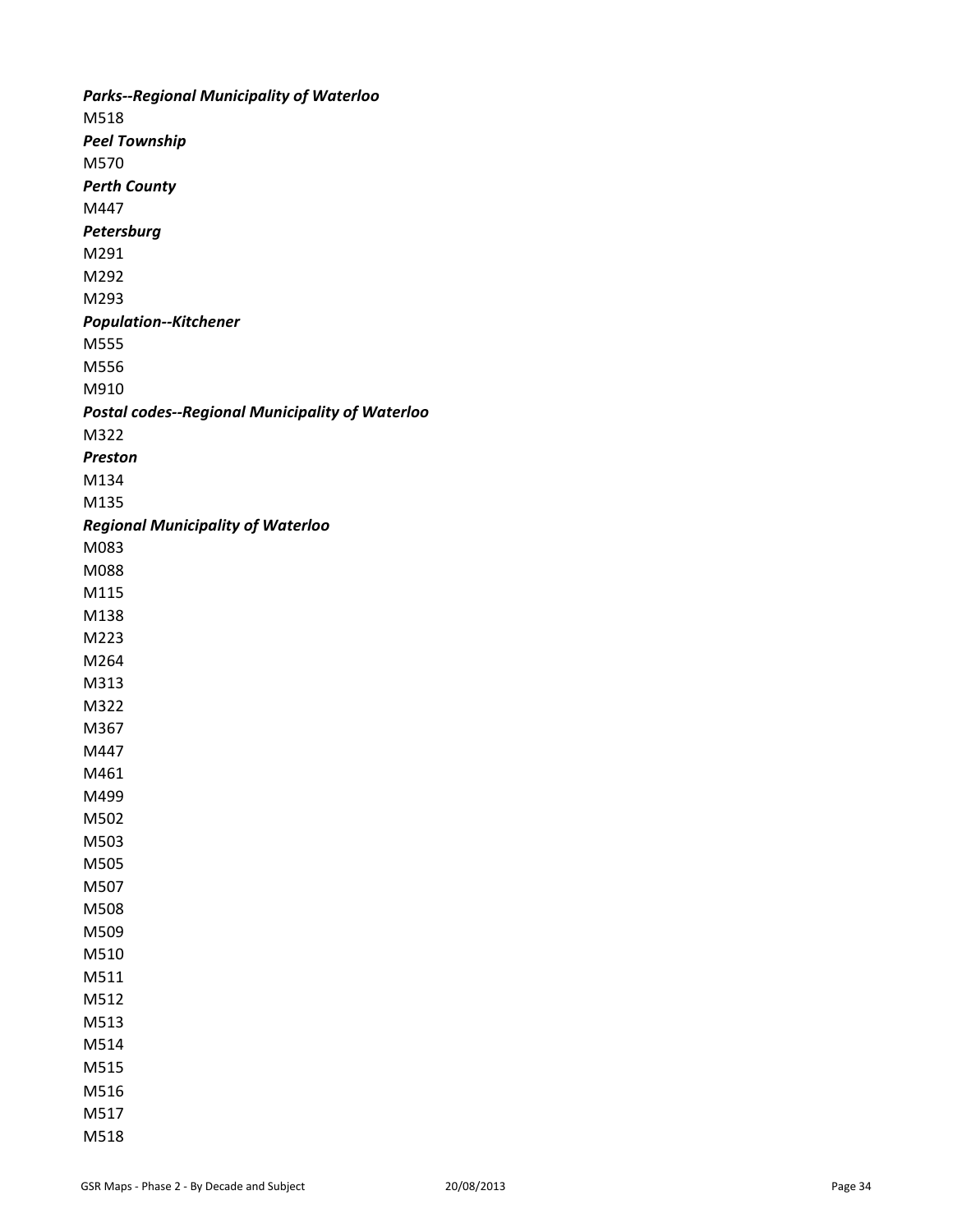| M542                                                |
|-----------------------------------------------------|
| M544                                                |
| M545                                                |
| M557                                                |
| M563                                                |
| M578                                                |
| M581                                                |
| M607                                                |
| M608                                                |
| M609                                                |
| M610                                                |
| M611                                                |
| M615                                                |
| M625                                                |
| M626                                                |
| M645                                                |
| M652                                                |
| M881                                                |
| <b>Rosendale</b>                                    |
| M608                                                |
| <b>Roseville</b>                                    |
| M630                                                |
| <b>Schools--Regional Municipality of Waterloo</b>   |
| M563                                                |
| St. Agatha                                          |
| M291                                                |
| M292                                                |
| M293                                                |
| <b>St. Clements</b>                                 |
| M617                                                |
| M618                                                |
| St. Jacobs                                          |
| M607                                                |
| <b>Stratford</b>                                    |
| M313                                                |
| M461                                                |
| M544                                                |
| Topographic maps--Regional Municipality of Waterloo |
| M367                                                |
| M607                                                |
| M608                                                |
| M609                                                |
| M610                                                |
| M611                                                |
| M645                                                |
| <b>Topographic maps--Wellington County</b>          |
| M367                                                |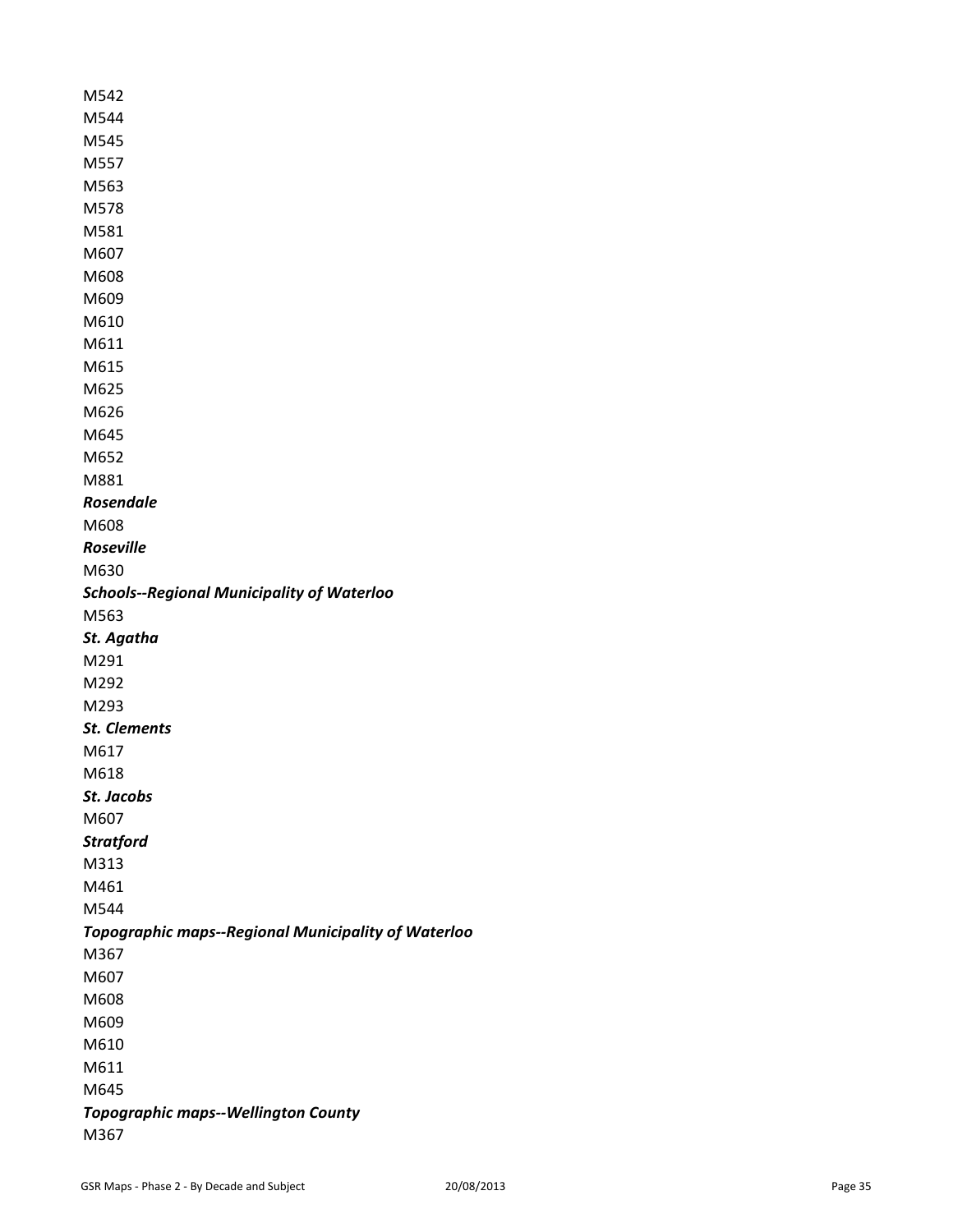M645 *Trails--Kitchener* M182 *Transit routes--Regional Municipality of Waterloo* M035 M184 M305 M501 M553 *Truck routes--Kitchener* M469 *University of Waterloo* M012 *Waterloo* M001 M012 M035 M083 M181 M184 M263 M264 M265 M266 M268 M273 M305 M313 M350 M364 M447 M471 M501 M542 M544 M545 M546 M547 M550 M553 M557 M558 M578 M581 M607 M608 M609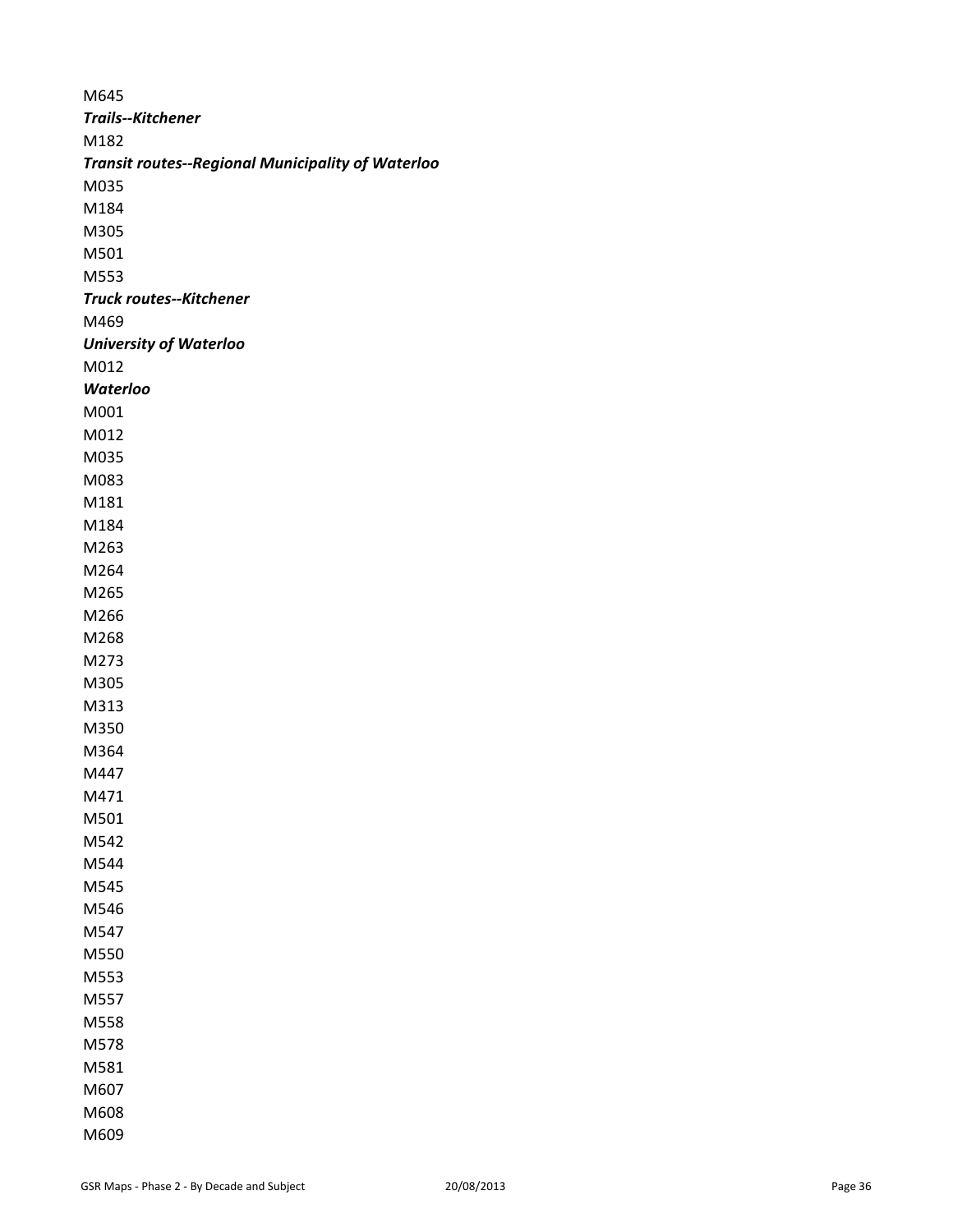M625 M881 *Waterloo County* M089 M119 M625 *Wellesley Township* M363 M565 M570 M617 M618 *Wellington County* M313 M320 M367 M377 M447 M544 M545 M645 M944 M945 *Wilmot Township* M363 M564 M620 M621 *Woolwich Township* M363 M566 M570 M614 M961

# **1990-1999**

*Aerial photographs--Kitchener* M637 *Aerial photographs--Regional Municipality of Waterloo* M979 *Ayr* M606 M636 M646 M653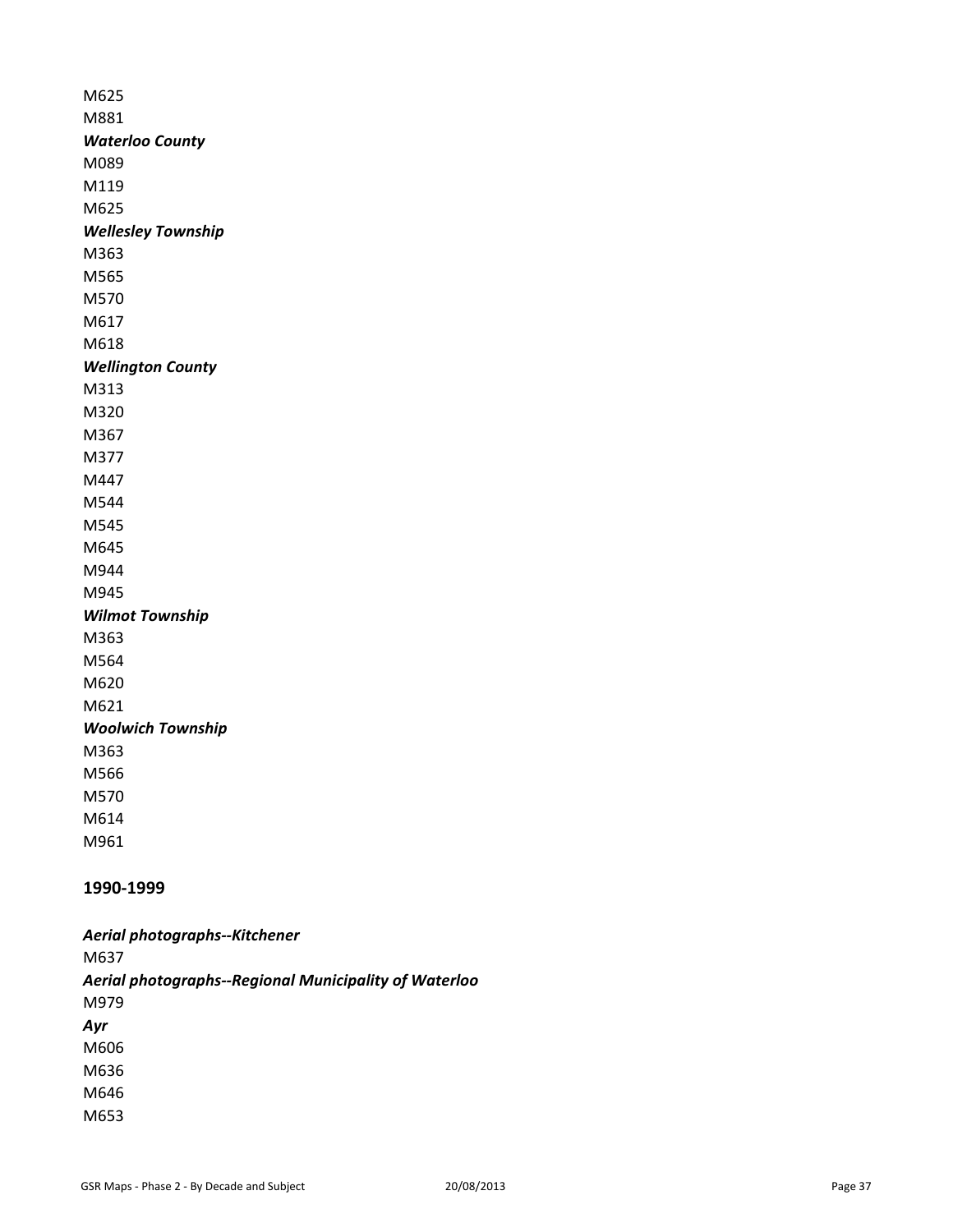| M872                                              |
|---------------------------------------------------|
| M887                                              |
| M902                                              |
| <b>Baden</b>                                      |
| M606                                              |
| M636                                              |
| M659                                              |
| <b>Breslau</b>                                    |
| M641                                              |
| <b>Cambridge</b>                                  |
| M600                                              |
| M606                                              |
| M612                                              |
| M623                                              |
| M636                                              |
| M643                                              |
| M653                                              |
| M655                                              |
| M656                                              |
| M657                                              |
| M658                                              |
| M878                                              |
| M900                                              |
| M993                                              |
| <b>Churches--New Hamburg</b>                      |
| M601                                              |
| M903                                              |
| Conestogo                                         |
| M933                                              |
| M992                                              |
| <b>Electoral districts--Kitchener</b>             |
| M651                                              |
| <b>Electoral districts--Waterloo</b>              |
| M593                                              |
| <b>Electoral districts--Wellesley Township</b>    |
| M591                                              |
| <b>Electoral districts--Woolwich Township</b>     |
| M590                                              |
| <b>Elmira</b>                                     |
| M590                                              |
| M591                                              |
| M606                                              |
| M636                                              |
| M653                                              |
| <b>Geology--Regional Municipality of Waterloo</b> |
| M933                                              |
| <b>Grand River Watershed</b>                      |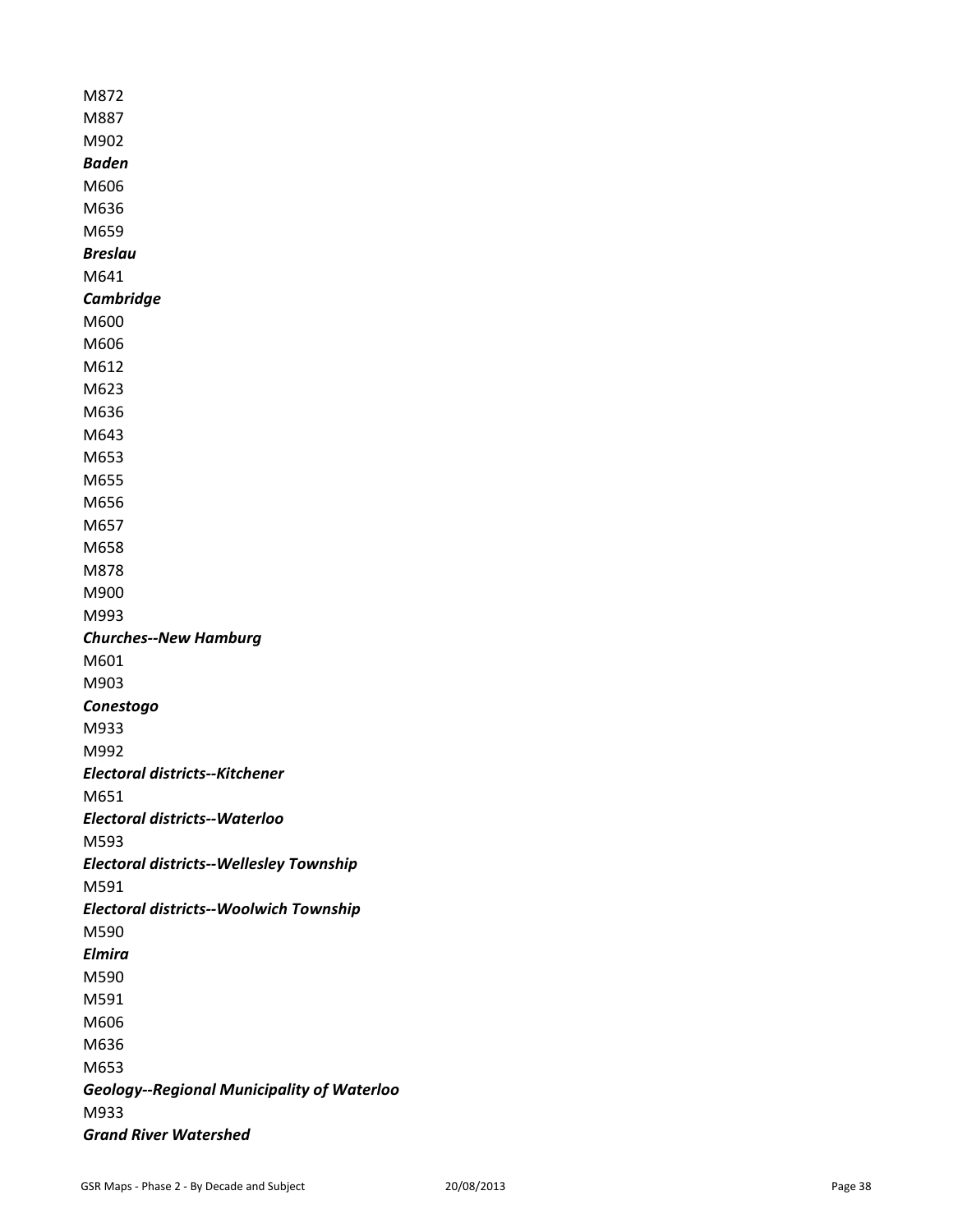| M921                                                   |
|--------------------------------------------------------|
| Guelph                                                 |
| M653                                                   |
| M912                                                   |
| Heritage structures--Regional Municipality of Waterloo |
| M623                                                   |
| M629                                                   |
| <b>Kitchener</b>                                       |
| M600                                                   |
| M606                                                   |
| M612                                                   |
| M619                                                   |
| M622                                                   |
| M623                                                   |
| M631                                                   |
| M632                                                   |
| M635                                                   |
| M636                                                   |
| M637                                                   |
| M639                                                   |
| M640                                                   |
| M641                                                   |
| M643                                                   |
| M651                                                   |
| M653                                                   |
| M655                                                   |
| M656                                                   |
| M657                                                   |
| M658                                                   |
| M669                                                   |
| M874                                                   |
| M885                                                   |
| M912                                                   |
| M914                                                   |
| M925                                                   |
| M936                                                   |
| M940                                                   |
| M980                                                   |
| M994                                                   |
| <b>Mannheim</b>                                        |
| M925                                                   |
| <b>Mennonites</b>                                      |
| M586                                                   |
| M894                                                   |
| Mt. Forest                                             |
| M586                                                   |
| <b>New Dundee</b>                                      |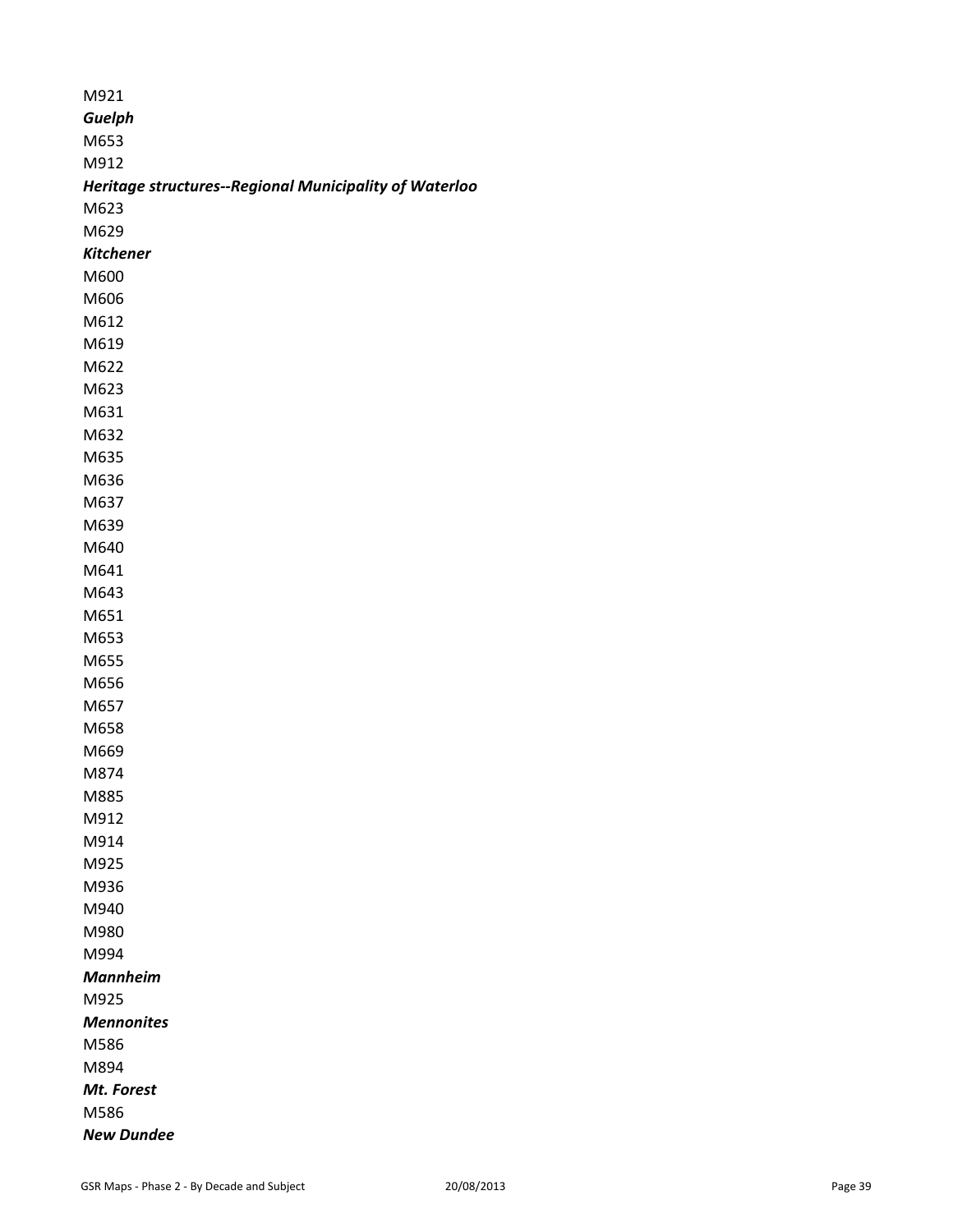M659 *New Hamburg* M601 M606 M636 M653 M659 M875 M903 M904 *North Dumfries Township* M629 M643 M646 M655 M872 M887 M902 *Ontario* M894 M913 *Petersburg* M659 *Population--Kitchener* M631 *Recreation--Kitchener* M874 *Regional Municipality of Waterloo* M633 M634 M638 M642 M658 M942 M979 *St. Agatha* M659 *St. Jacobs* M590 M636 M912 *Stratford* M912 M994 *Topographic maps--Regional Municipality of Waterloo* M992 M993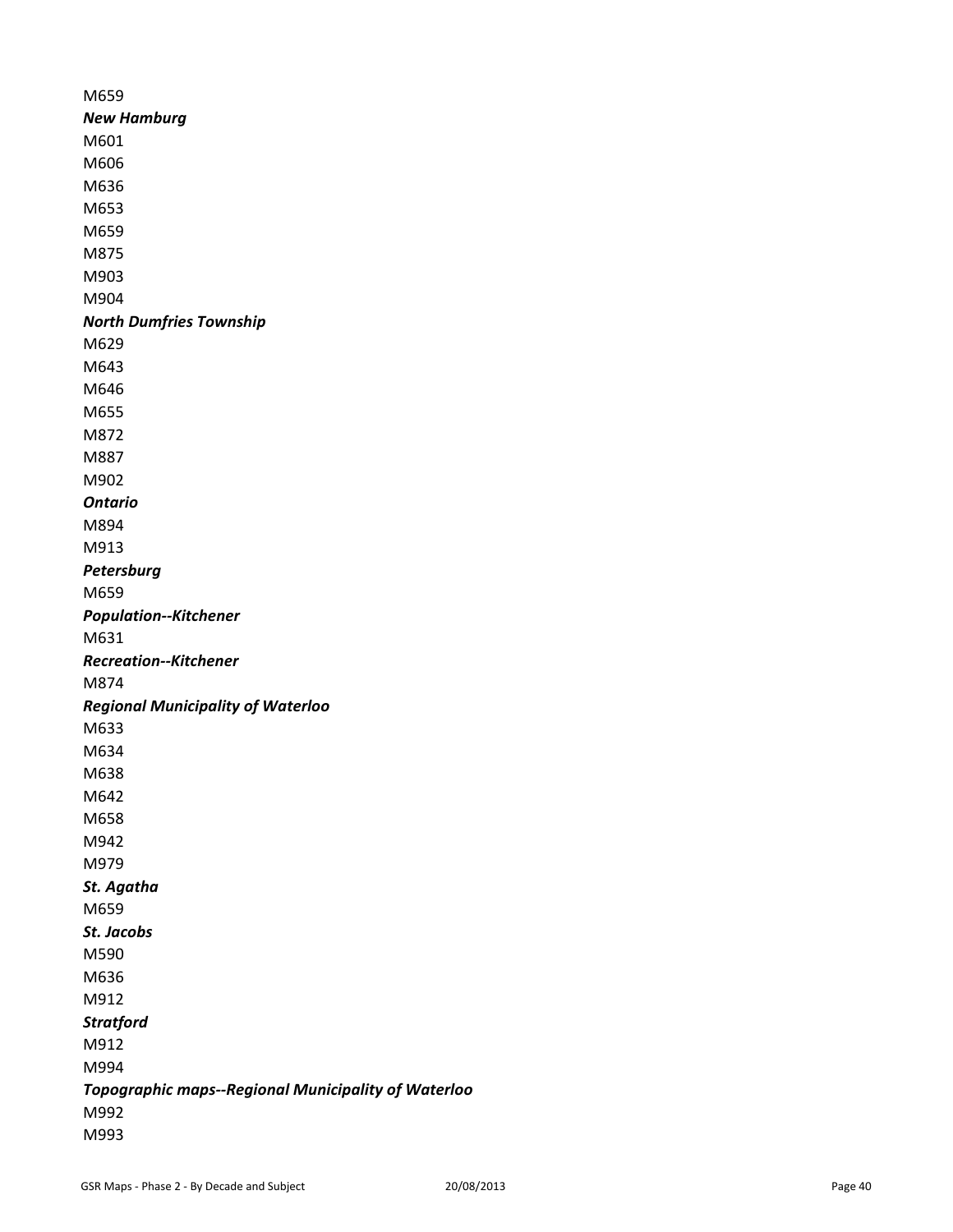M994 *Topographic maps--Stratford* M994 *Trails--Waterloo* M901 *Waterloo* M462 M593 M600 M606 M612 M619 M623 M632 M636 M639 M641 M653 M656 M657 M658 M901 M912 M925 M936 M940 M994 *Wellesley Township* M591 M629 M644 M654 *Wilmot Township* M629 M639 M659 M903 *Woolwich Township* M590 M629 M641 M657 *Writers--Ontario* M913

**2000-2009**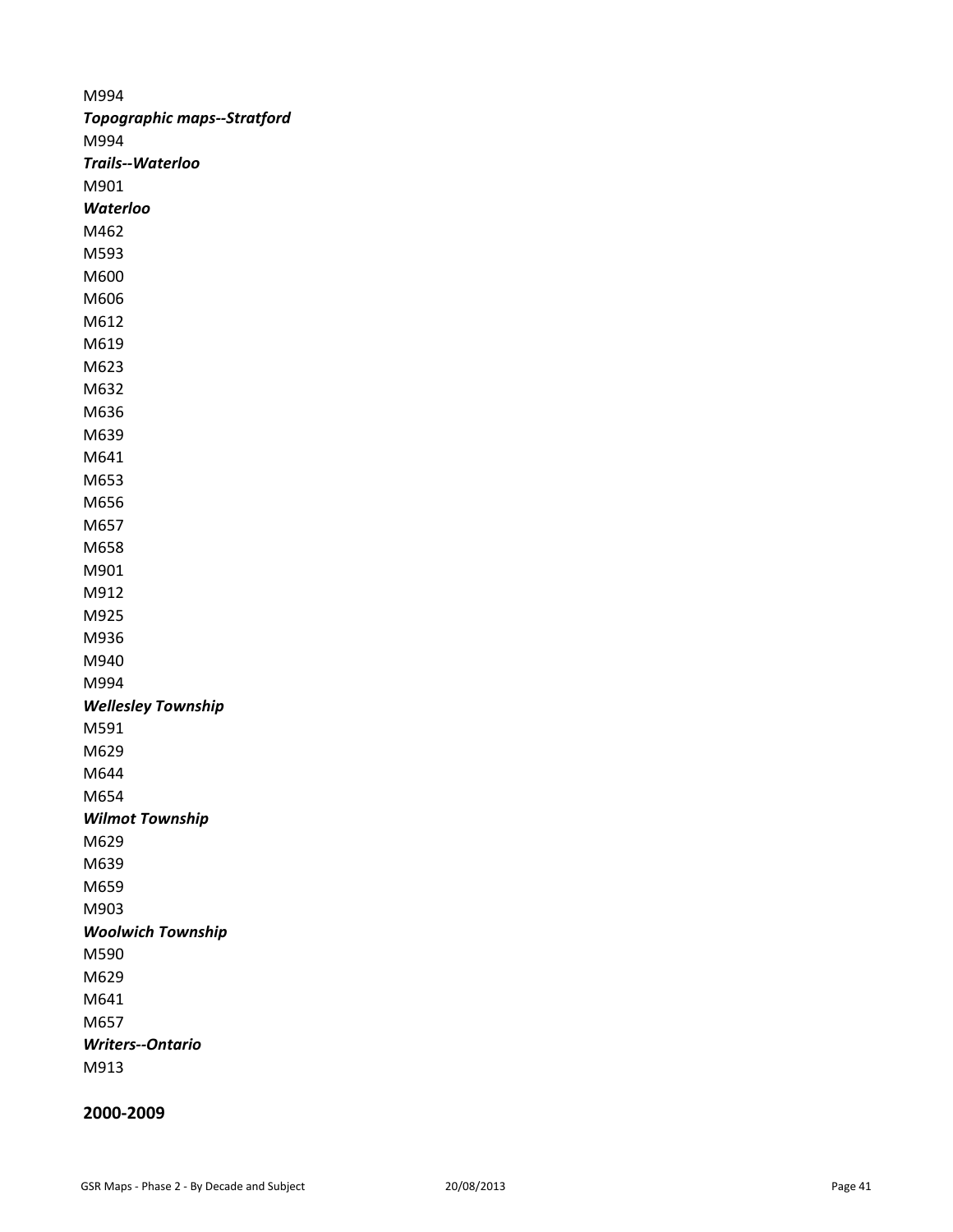*Aerial photographs--Regional Municipality of Waterloo* M918 M950 *Baden*  M667 M939 *Bridges--Regional Municipality of Waterloo* M962 *Cambridge* M664 M665 M926 M927 M928 M937 M939 MAP 912.71344 Trans 2007 MAP 912.71344 Trici 2006 Jun MAP 912.71344 Water 2006 June MAP 912.73144 Trans 2008 *Conestogo* M666 *Crosshill* M668 *Cycling routes--Regional Municipality of Waterloo* MAP 912.71344 Trans 2007 MAP 912.73144 Trans 2008 *Electoral districts--Kitchener* M920 *Elmira* M666 M935 M939 *Floradale* M666 M935 *Galt* M937 *Guelph* M991 *Hawkesville* M668 *Heidelberg* M668 *Hespeler* M937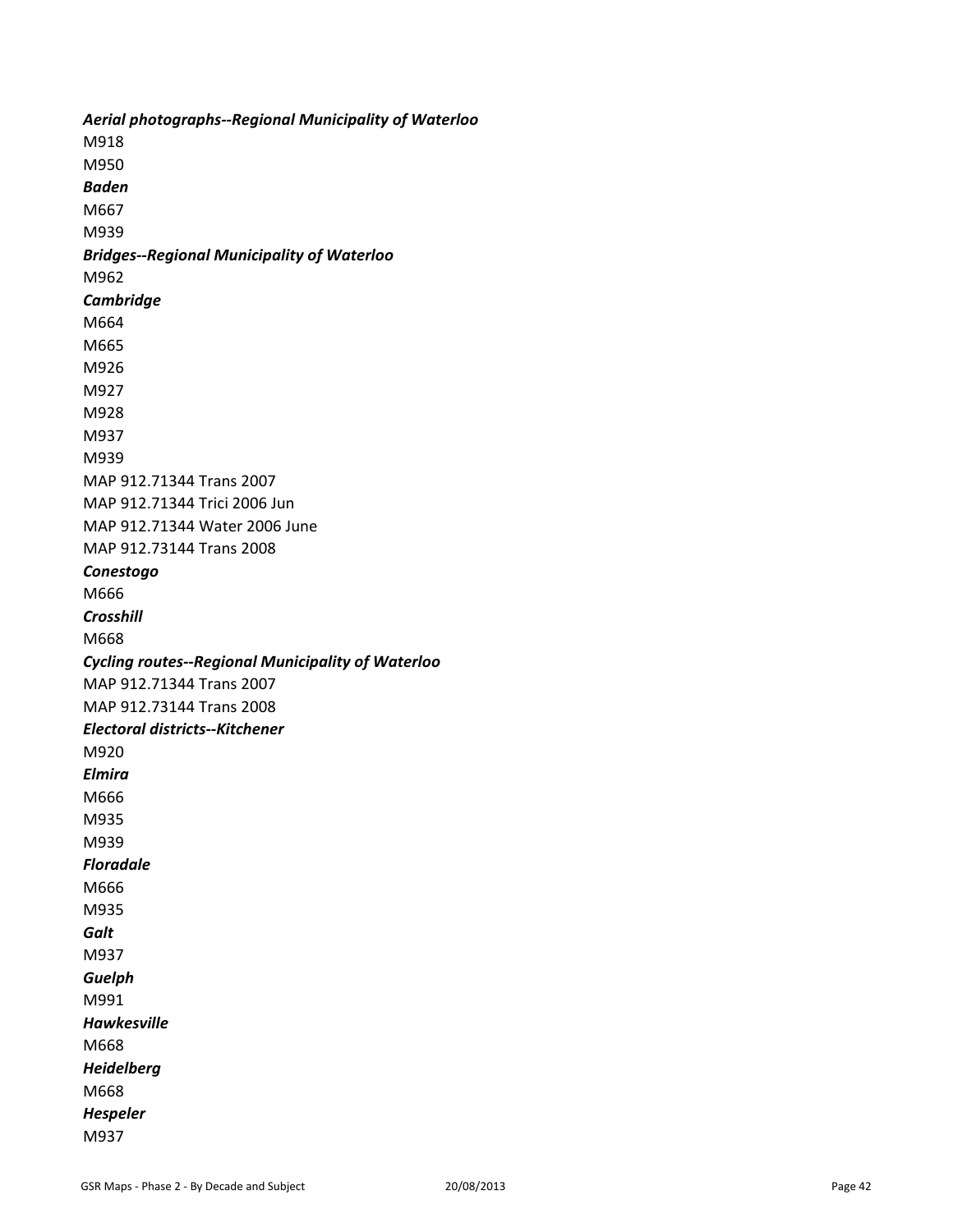*Kitchener* M664 M665 M920 M926 M927 M928 M930 M950 MAP 912.71344 Trans 2007 MAP 912.71344 Trici 2006 Jun MAP 912.71344 Water 2006 June MAP 912.73144 Trans 2008 *Linwood* M668 *Mannheim* M667 *Maryhill* M666 *New Hamburg* M667 M939 *North Dumfries Township* M927 MAP 912.71344 North 2006 Jun *Petersburg* M667 *Preston* M937 *Regional Municipality of Waterloo* M664 M665 M918 M926 M928 M939 M950 M962 MAP 912.71344 Trans 2007 MAP 912.71344 Trici 2006 Jun MAP 912.71344 Water 2006 June MAP 912.73144 Trans 2008 *St. Agatha* M667 *St. Clements* M668 *St. Jacobs*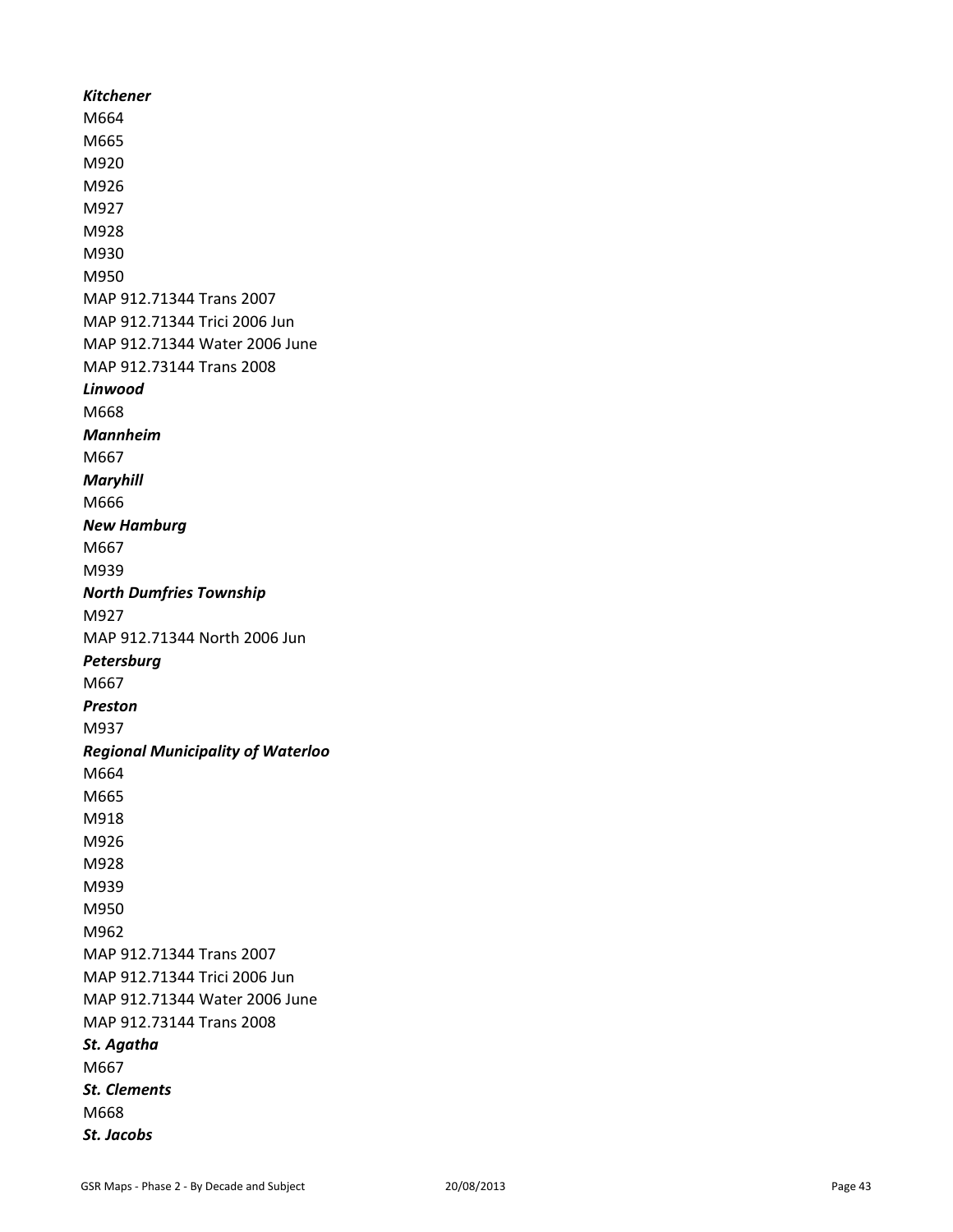M666 M939 *Transit routes--Regional Municipality of Waterloo* MAP 912.71344 Trans 2007 MAP 912.73144 Trans 2008 *Topographic maps--Wellington County* M991 *Waterloo* M664 M665 M926 M928 M930 M950 MAP 912.71344 Trans 2007 MAP 912.71344 Trici 2006 Jun MAP 912.71344 Water 2006 June MAP 912.73144 Trans 2008 *Wellesley Township* M668 M929 *West Montrose* M666 M935 *Wilmot Township* M667 M930 MAP 912.71344 Wilmo 2006 Jun *Winterbourne* M666 M935 *Woolwich Township* M666 M935 MAP 912.71344 Woolw 2006 Jun pt. 1 & 2

# **2010-2019**

*Arthur* MAP 912.713 Guelp 2010 *Ayr* MAP 912.71344 Kitch 2010 *Baden* MAP 912.71344 Kitch 2010 *Cambridge* MAP 912.71344 Kitch 2010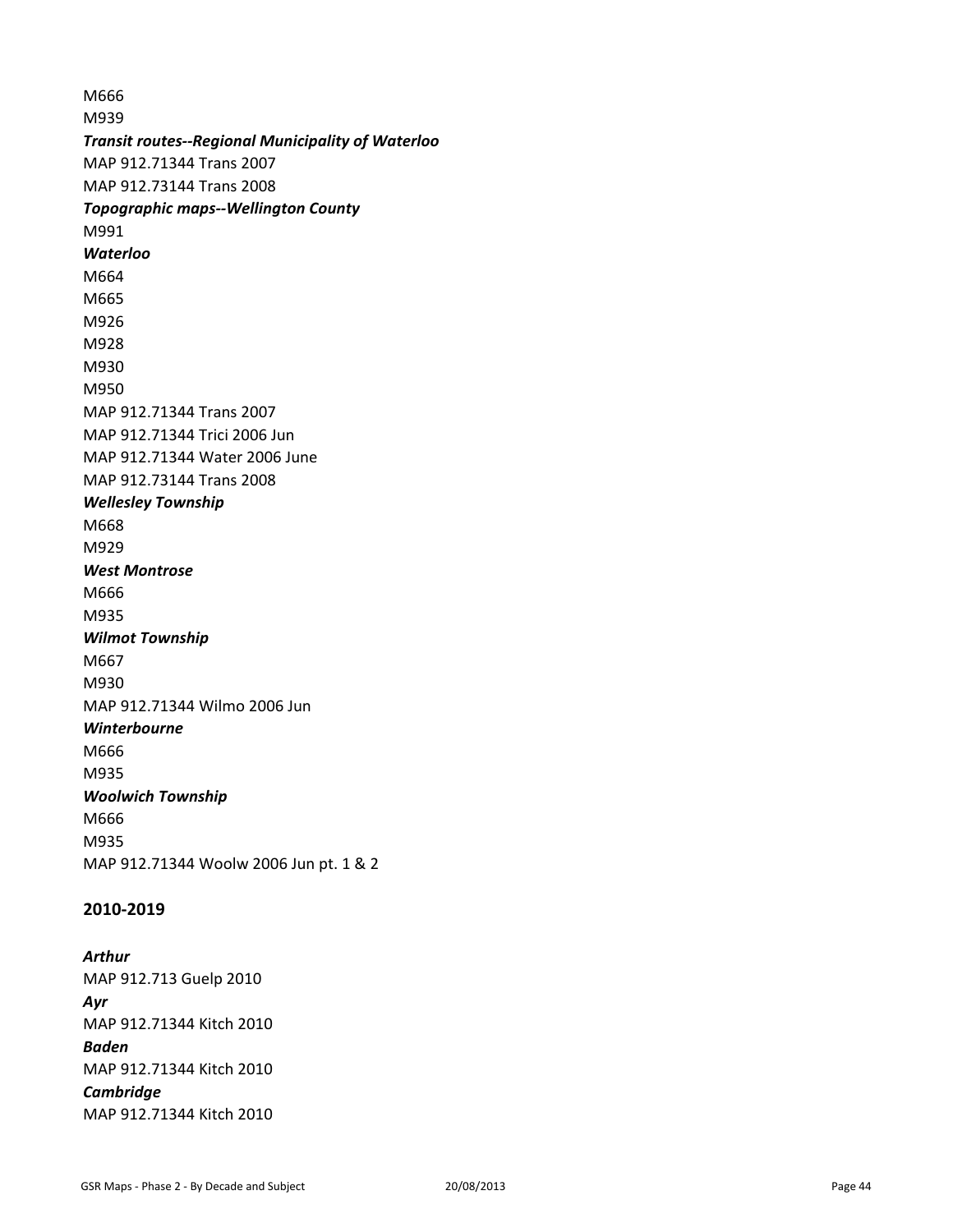# *Elmira*

MAP 912.713 Guelp 2010

*Elora*

MAP 912.713 Guelp 2010

*Erin*

MAP 912.713 Guelp 2010

*Fergus*

# MAP 912.713 Guelp 2010

*Guelph* MAP 912.713 Guelp 2010

# *Kitchener*

M995 MAP 912.71344 Kitch 2010

*Linwood*

M996

*Listowel* MAP 912.713 Guelp 2010

# *New Hamburg*

MAP 912.71344 Kitch 2010

# *Waterloo*

M995 MAP 912.71344 Kitch 2010 *Wellesley Township* M996

# **Unknown**

*Allansville* M248 *Alma* M176 *Alsace-Lorraine* M459 *Blair* M072 M073 *Cambridge* M919 *Canada* M247 *Carlisle* M073 *Cemeteries--Puslinch Township* M955 *Cemeteries--Minto Township* M288 *Cemeteries--Woolwich Township*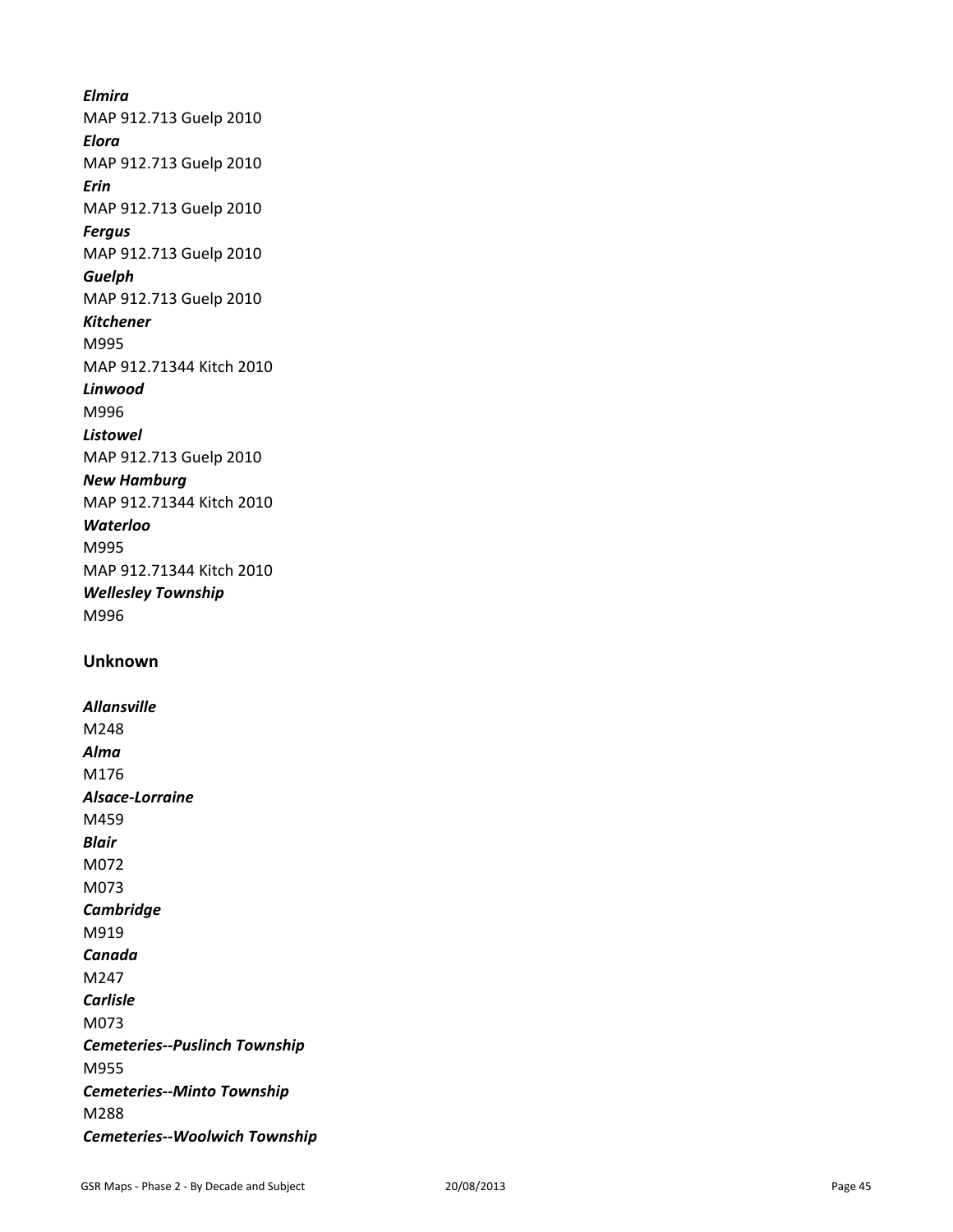M893 *Doon* M075 *Emigration--Germans* M459 *Ennotville* M176 *Garafraxa Township* M941 *Gluaysville* M176 *Grand River Valley* M460 M671 M908 *Guelph* M647 *Hespeler* M066 *Kitchener* M017 M110 M303 M306 M307 M549 M647 M919 *Maryborough Township* M941 *Minto Township* M288 *New Dundee* M047 *Nichol Township* M941 M176 *North Dumfries*  M094 *Peel Township* M248 M941 *Pilkington Township* M176 M941 *Preston* M110